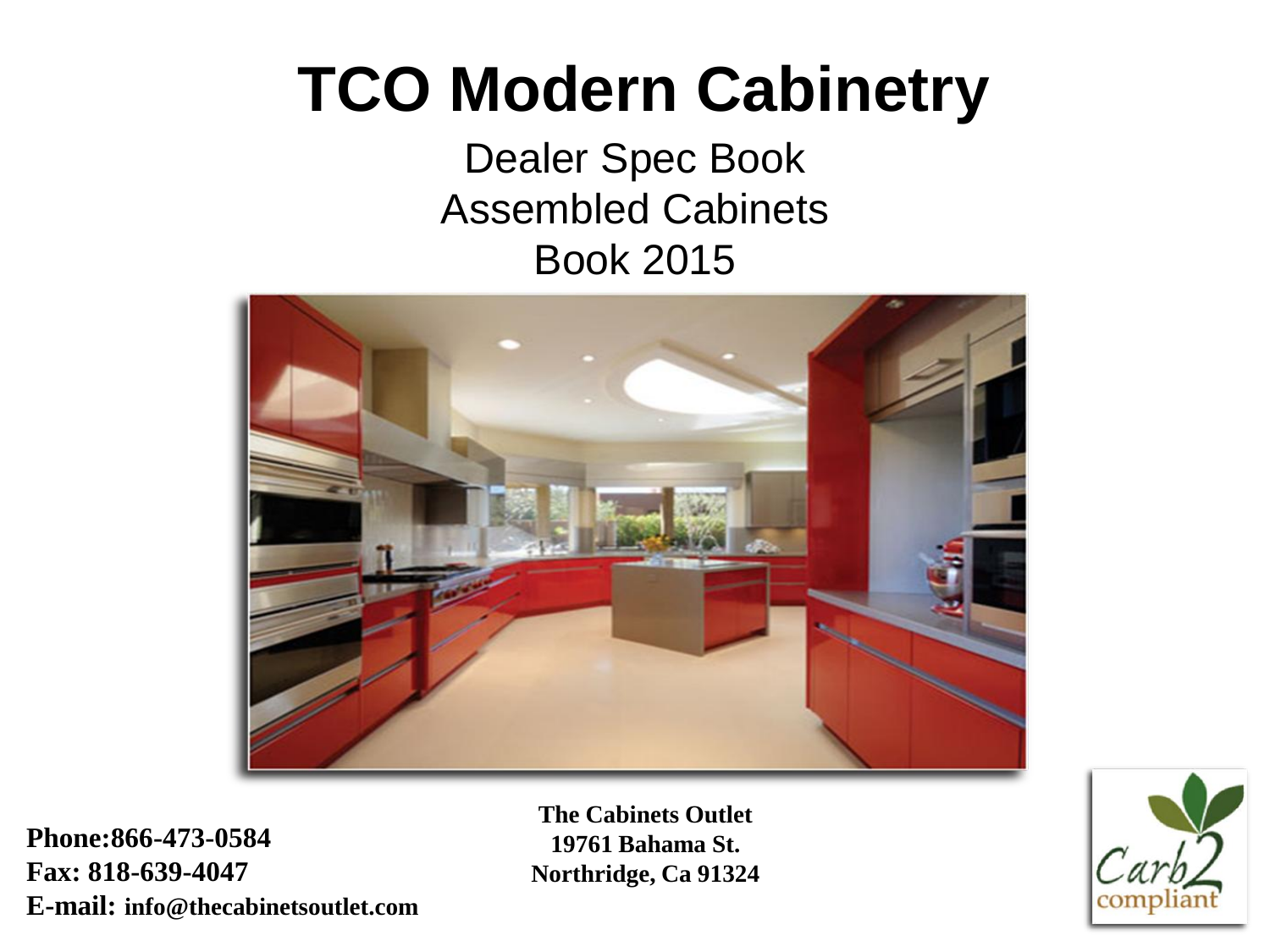# **Specifications**

## Finish: Thermofoil

- Colors: Glossy White, Glossy Cream, Frosted White, Glossy Light Grey, Onyx Black, Aluminum, Ruby Red, Laguna Blue, Citrus Orange, Sweet Apple Green, Glossy Eggplant, Laminated Bamboo, Medium Walnut, White Wash, Medium Oak, Purple Haze, Soho, Zebrano, Cognac, Espresso Grains, Glossy Dark Grey, Textured Hazelnut, Textured White, Creamy Latte, Matte White, Natural Pine
- Style: Upper: Slab (Fully Wrapped =Front and Edges) Lower: Slab (Fully Wrapped=Front and Edges) (Back of slab is matte white finished to match cabinet interior)
- Doors: Slab (Fully Wrapped=Front and Edges) (Back of slab is matte white finished to match cabinet interior)
- Interior: White Matte Finish
- Exterior: White Matte Finish (Panels Required)
- Box:  $\frac{3}{4}$  Cabinet Grade Plywood Carb 2 Wall – 11  $5/8$ " deep + door = 12  $3/8$ " Base - 23  $3/8$ " deep + door = 24  $1/8$ "
- Shelves: ¾" Cabinet Grade Plywood
- Drawers: Metal Box Construction with 5/8 " plywood bottom panel
- Hardware: Concealed Euro, Self Closing Hinges, Under-Mount, Full-Extension, Self Closing Drawer Glides

Warranty: Life-Time

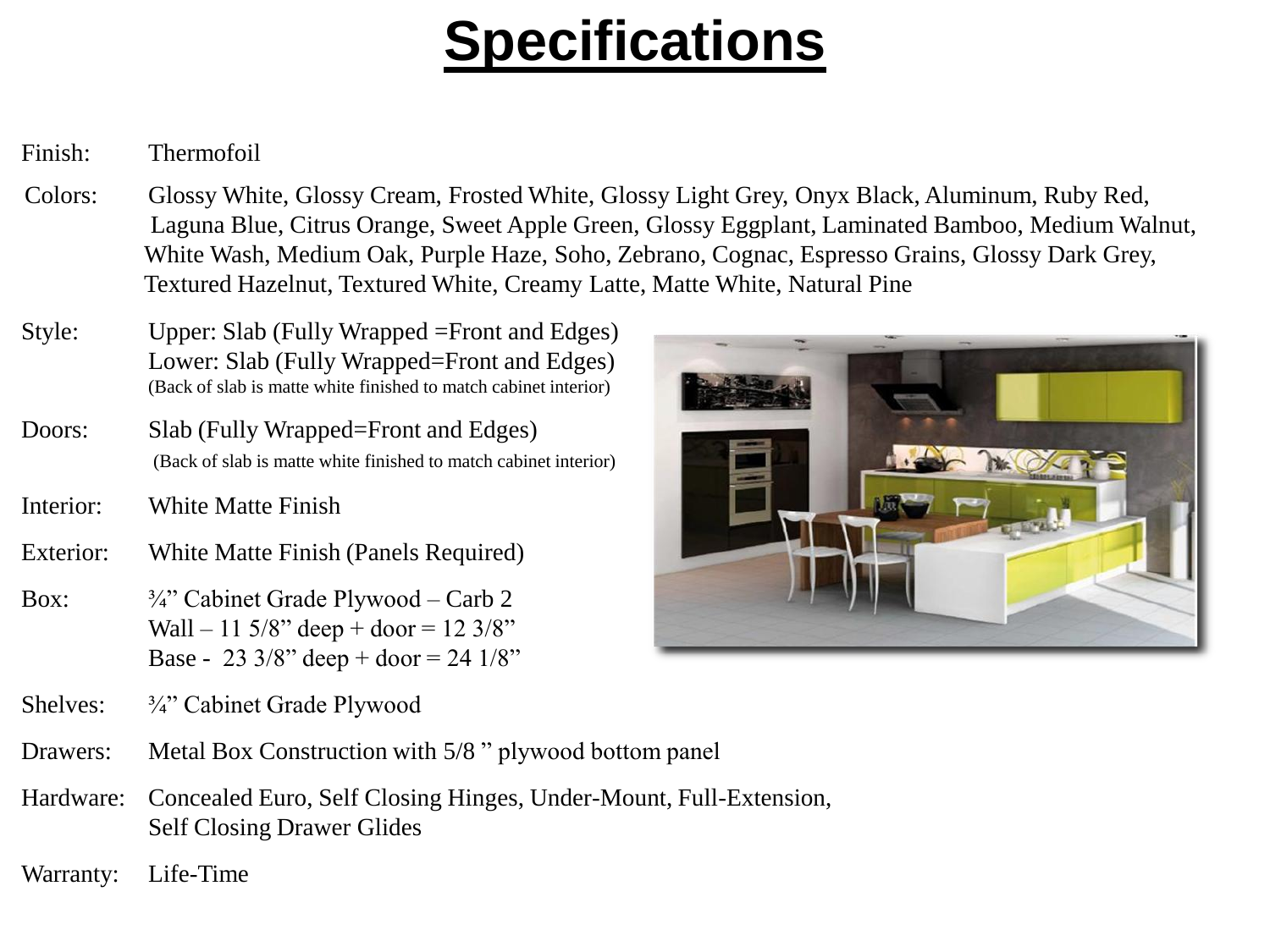| <b>Single Door Base Cabinets</b> |              | <b>Description</b>                                      |
|----------------------------------|--------------|---------------------------------------------------------|
|                                  | <b>B09</b>   | 9in Base Cabinet 1 Door 1 Drawer 1 Full Depth Shelf     |
|                                  |              | <b>Dimensions: 9" W, 34.5" H, 23 3/8" D</b>             |
|                                  | <b>B12</b>   | 12in Base Cabinet 1 Door 1 Drawer 1 Full Depth Shelf    |
|                                  |              | Dimensions: 12" W, 34.5" H, 23 3/8" D                   |
|                                  | <b>B15</b>   | 15in Base Cabinet 1 Door 1 Drawer 1 Full Depth Shelf    |
|                                  |              | Dimensions: 15" W, 34.5" H, 23 3/8" D                   |
|                                  | <b>B18</b>   | 18in Base Cabinet 1 Door 1 Drawer 1 Full Depth Shelf    |
|                                  |              | <b>Dimensions:</b> 18" W, 34.5" H, 23 3/8" D            |
|                                  | <b>B21</b>   | 21in Base Cabinet 1 Door 1 Drawer 1 Full Depth Shelf    |
|                                  |              | Dimensions: 21" W, 34.5" H, 23 3/8" D                   |
|                                  | <b>B15-F</b> | 15in Base Cabinet 1 Full Height Door 1 Full Depth Shelf |
|                                  |              | Dimensions: 15" W, 34.5" H, 23 3/8" D                   |
|                                  | <b>B18-F</b> | 18in Base Cabinet 1 Full Height Door 1 Full Depth Shelf |
|                                  |              | Dimensions: 18" W, 34.5" H, 23 3/8" D                   |
|                                  | <b>B21-F</b> | 21in Base Cabinet 1 Full Height Door 1 Full Depth Shelf |
|                                  |              | Dimensions: 21" W, 34.5" H, 23 3/8" D                   |
|                                  |              |                                                         |
| <b>Double Door Base Cabinets</b> |              | <b>Description</b>                                      |
|                                  | <b>B24</b>   | 24in Base Cabinet 2 Doors 1 Drawer 1 Full Depth Shelf   |
|                                  |              | <b>Dimensions:</b> 24" W, 34.5" H, 23 3/8" D            |
|                                  | <b>B27</b>   | 27in Base Cabinet 2 Doors 1 Drawer 1 Full Depth Shelf   |
|                                  |              | Dimensions: 27" W, 34.5" H, 23 3/8" D                   |
|                                  | <b>B30</b>   | 30in Base Cabinet 2 Doors 1 Drawer 1 Full Depth Shelf   |
|                                  |              | <b>Dimensions:</b> 30" W, 34.5" H, 23 3/8" D            |
|                                  | <b>B33</b>   | 33in Base Cabinet 2 Doors 1 Drawer 1 Full Depth Shelf   |
|                                  |              | <b>Dimensions:</b> 33" W, 34.5" H, 23 3/8" D            |
|                                  | <b>B36</b>   | 36in Base Cabinet 2 Doors 2 Drawers 1 Full Depth Shelf  |
|                                  |              | Dimensions: 36" W, 34.5" H, 23 3/8" D                   |
|                                  | <b>B39</b>   | 39in Base Cabinet 2 Doors 2 Drawers 1 Full Depth Shelf  |
|                                  |              | Dimensions: 39" W, 34.5" H, 23 3/8" D                   |
|                                  | <b>B42</b>   | 42in Base Cabinet 2 Doors 2 Drawers 1 Full Depth Shelf  |
|                                  |              | Dimensions: 42" W, 34.5" H, 23 3/8" D                   |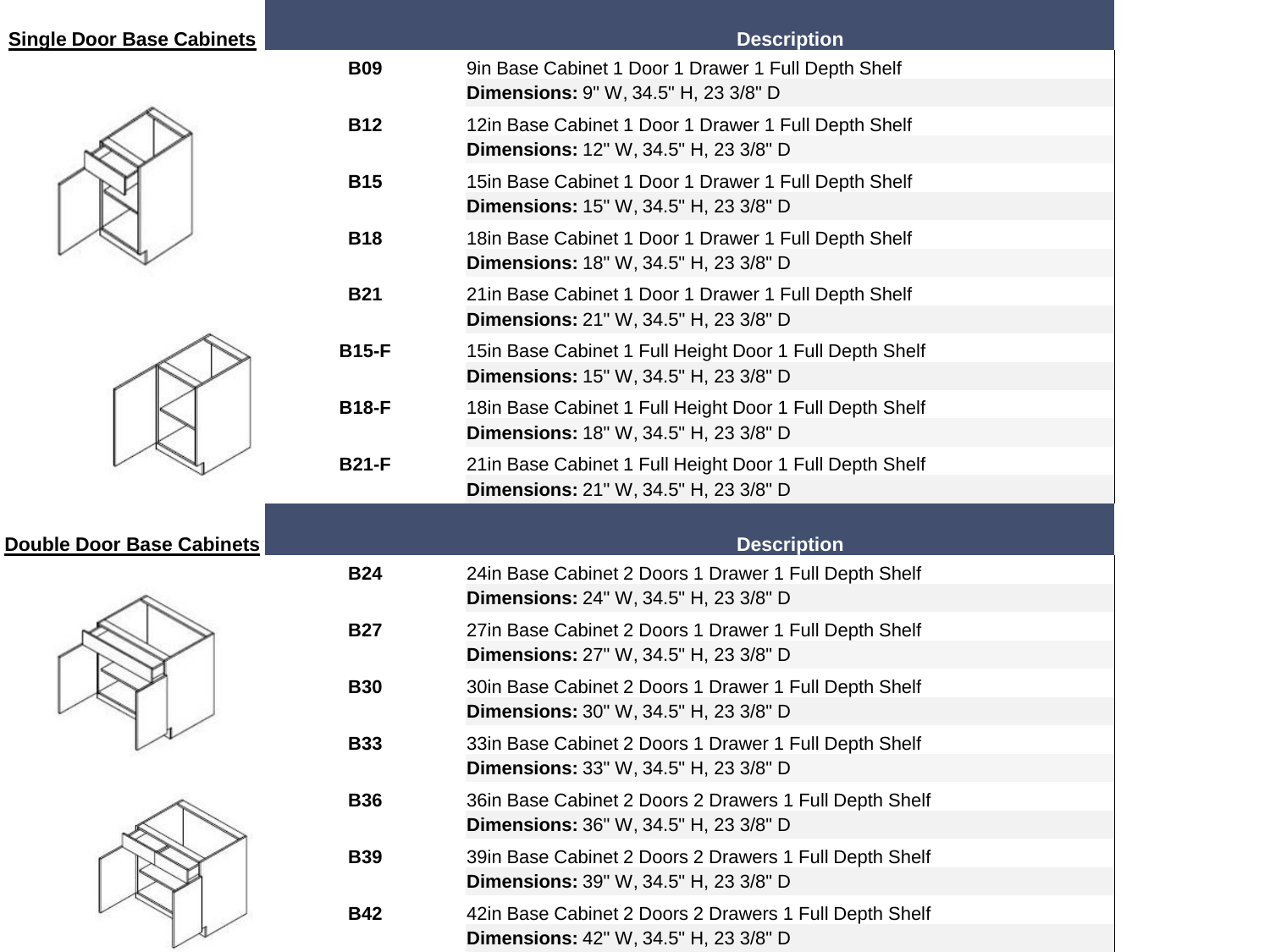| <b>Trash Pull Out base With 1 Drawer</b> |                | <b>Description</b>                                                  |
|------------------------------------------|----------------|---------------------------------------------------------------------|
|                                          | <b>BWBK-15</b> | 15 in Base Cabinet 1 Door 1 Drawer w/ Trash Pull Out                |
|                                          |                | <b>Dimensions:</b> 15" W, 34.5" H, 23 3/8" D                        |
|                                          | <b>BWBK-18</b> | 18in Base Cabinet 1 Door 1 Drawer w/ Trash Pull Out                 |
|                                          |                | <b>Dimensions:</b> 21" W, 34.5" H, 23 3/8" D                        |
| <b>Drawer Base Unit With 2 Drawers</b>   |                | <b>Description</b>                                                  |
|                                          | <b>DB18-2</b>  | 18in Base 2 Deep Drawers                                            |
|                                          |                | <b>Dimensions:</b> 18" W, 34.5" H, 23 3/8" D                        |
|                                          | <b>DB21-2</b>  | 21in Base 2 Deep Drawers                                            |
|                                          |                | <b>Dimensions:</b> 21" W, 34.5" H, 23 3/8" D                        |
|                                          | <b>DB24-2</b>  | 24in Base 2 Deep Drawers                                            |
|                                          |                | Dimensions: 24" W, 34.5" H, 23 3/8" D                               |
|                                          | <b>DB30-2</b>  | 30in Base 2 Deep Drawers                                            |
|                                          |                | Dimensions: 30" W, 34.5" H, 23 3/8" D                               |
|                                          | <b>DB36-2</b>  | 36in Base 2 Deep Drawers                                            |
|                                          |                | <b>Dimensions:</b> 36" W, 34.5" H, 23 3/8" D                        |
|                                          |                |                                                                     |
| <b>Drawer Base Unit With 3 Drawers</b>   |                | <b>Description</b>                                                  |
|                                          | <b>DB12-3</b>  | 12in Base 3 Drawers<br><b>Dimensions:</b> 12" W, 34.5" H, 23 3/8" D |
|                                          |                |                                                                     |
|                                          | <b>DB15-3</b>  | 15in Base 3 Drawers<br>Dimensions: 15" W, 34.5" H, 23 3/8" D        |
|                                          |                |                                                                     |
|                                          | <b>DB18-3</b>  | 18in Base 3 Drawers<br><b>Dimensions: 18" W, 34.5" H, 23 3/8" D</b> |
|                                          |                | 21in Base 3 Drawers                                                 |
|                                          | <b>DB21-3</b>  | <b>Dimensions:</b> 21" W, 34.5" H, 23 3/8" D                        |
|                                          |                |                                                                     |
|                                          | <b>DB24-3</b>  | 24in Base 3 Drawers<br>Dimensions: 24" W, 34.5" H, 23 3/8" D        |
|                                          |                |                                                                     |
|                                          | <b>DB30-3</b>  | 30in Base 3 Drawers<br>Dimensions: 30" W, 34.5" H, 23 3/8" D        |
|                                          |                |                                                                     |
|                                          | <b>DB36-3</b>  | 36in Base 3 Drawers                                                 |
|                                          |                | Dimensions: 36" W, 34.5" H, 23 3/8" D                               |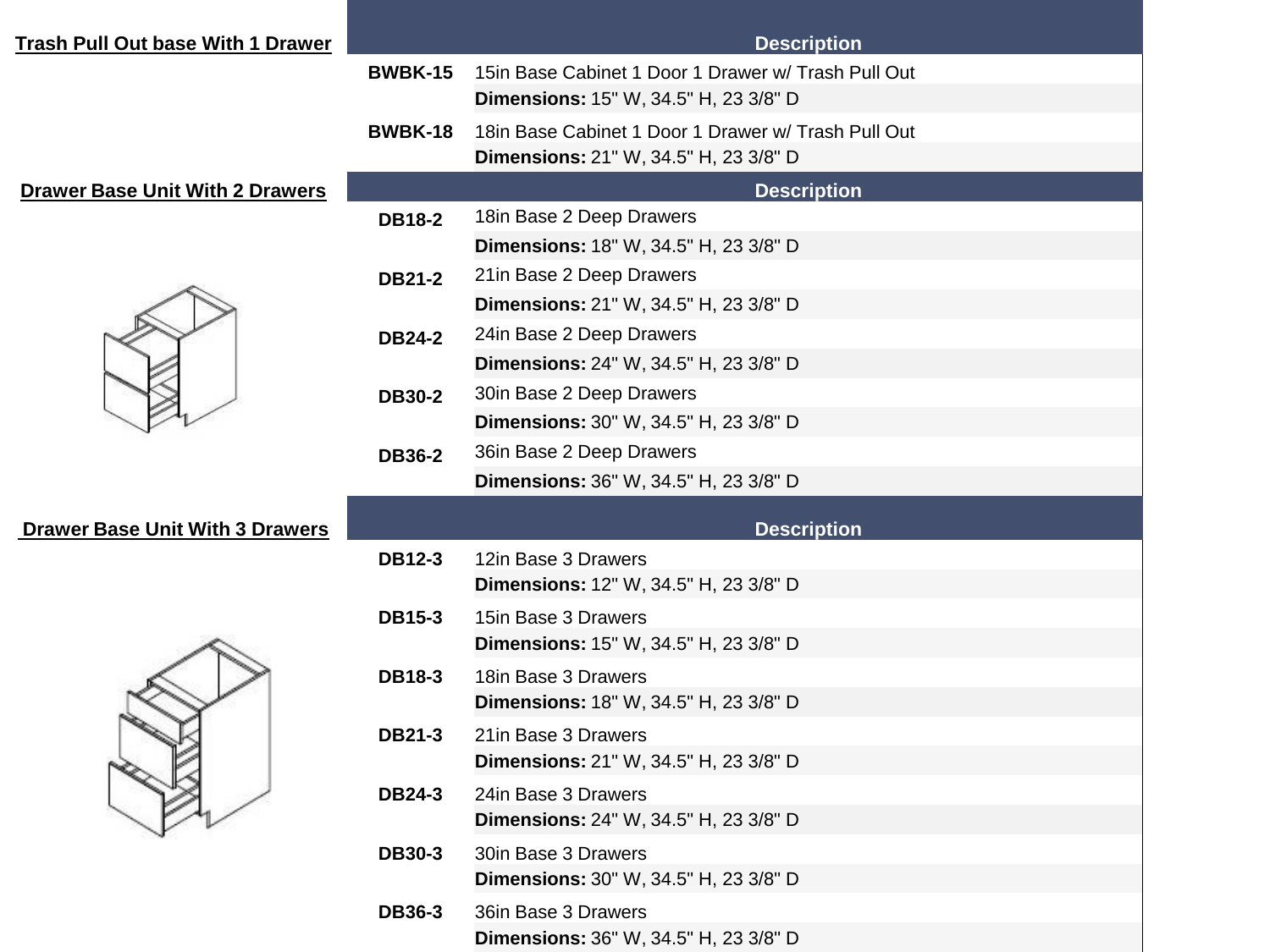| <b>Sink Base</b>              |                            | <b>Description</b>                                                                                                                     |
|-------------------------------|----------------------------|----------------------------------------------------------------------------------------------------------------------------------------|
|                               | <b>SB30</b>                | 30in Sink Cabinet 2 Doors 1 False front and open back for easy access<br><b>Dimensions:</b> 30" W, 34.5" H, 23 3/8" D                  |
|                               | <b>SB33</b>                | 33in Sink Cabinet 2 Doors 1 False front and open back for easy access<br>Dimensions: 33" W, 34.5" H, 23 3/8" D                         |
|                               | <b>SB36</b>                | 36in Sink Cabinet 2 Doors 2 False front and open back for easy access<br>Dimensions: 36" W, 34.5" H, 23 3/8" D                         |
|                               | <b>SB39</b>                | 39in Sink Cabinet 2 Doors 2 False fronts and open back for easy access<br>Dimensions: 39" W, 34.5" H, 23 3/8" D                        |
|                               | <b>SB42</b>                | 42in Sink Cabinet 2 Doors 2 False fronts and open back for easy access<br>Dimensions: 42" W, 34.5" H, 23 3/8" D                        |
| <b>Blind Corner Base Unit</b> |                            | <b>Description</b>                                                                                                                     |
| Left<br>Right<br>Right        | <b>BBC-36/42-R</b>         | 36in Base Blind Corner Cabinet 1 Door Installed Left (requires 6in gap from wall)<br>Dimensions: 36" W, 34.5" H, 23 3/8" D             |
|                               | <b>BBC-36/42-L</b>         | 36in Base Blind Corner Cabinet 1 Door Installed Right (requires 6in gap from wall)<br><b>Dimensions:</b> 36" W, 34.5" H, 23 3/8" D     |
|                               | <b>BBC-42/45-R</b>         | 42in Base Blind Corner Cabinet 1 Door Installed Left (requires 3in gap from wall)<br>Dimensions: 42" W, 34.5" H, 23 3/8" D             |
|                               | <b>BBC-42/45-L</b>         | 42in Base Blind Corner Cabinet 1 Door Installed Right (requires 3in gap from wall)<br>Dimensions: 42" W, 34.5" H, 23 3/8" D            |
|                               | <b>BBC-S 42/45-R wall)</b> | 42in Base Blind Corner Cabinet 1 Door With Magic Corner installed Left (requires 3in gap from<br>Dimensions: 42" W, 34.5" H, 23 3/8" D |
|                               | BBC-S 42/45 L from wall)   | 42in Base Blind Corner Cabinet 1 Door With Magic Corner installed Right (requires 3in gap                                              |
|                               |                            | Dimensions: 42" W, 34.5" H, 24 3/8" D                                                                                                  |
| Left                          |                            | All BLIND CORNER cabinets require an ADDITIONAL filler NOT INCLUDED                                                                    |
|                               |                            |                                                                                                                                        |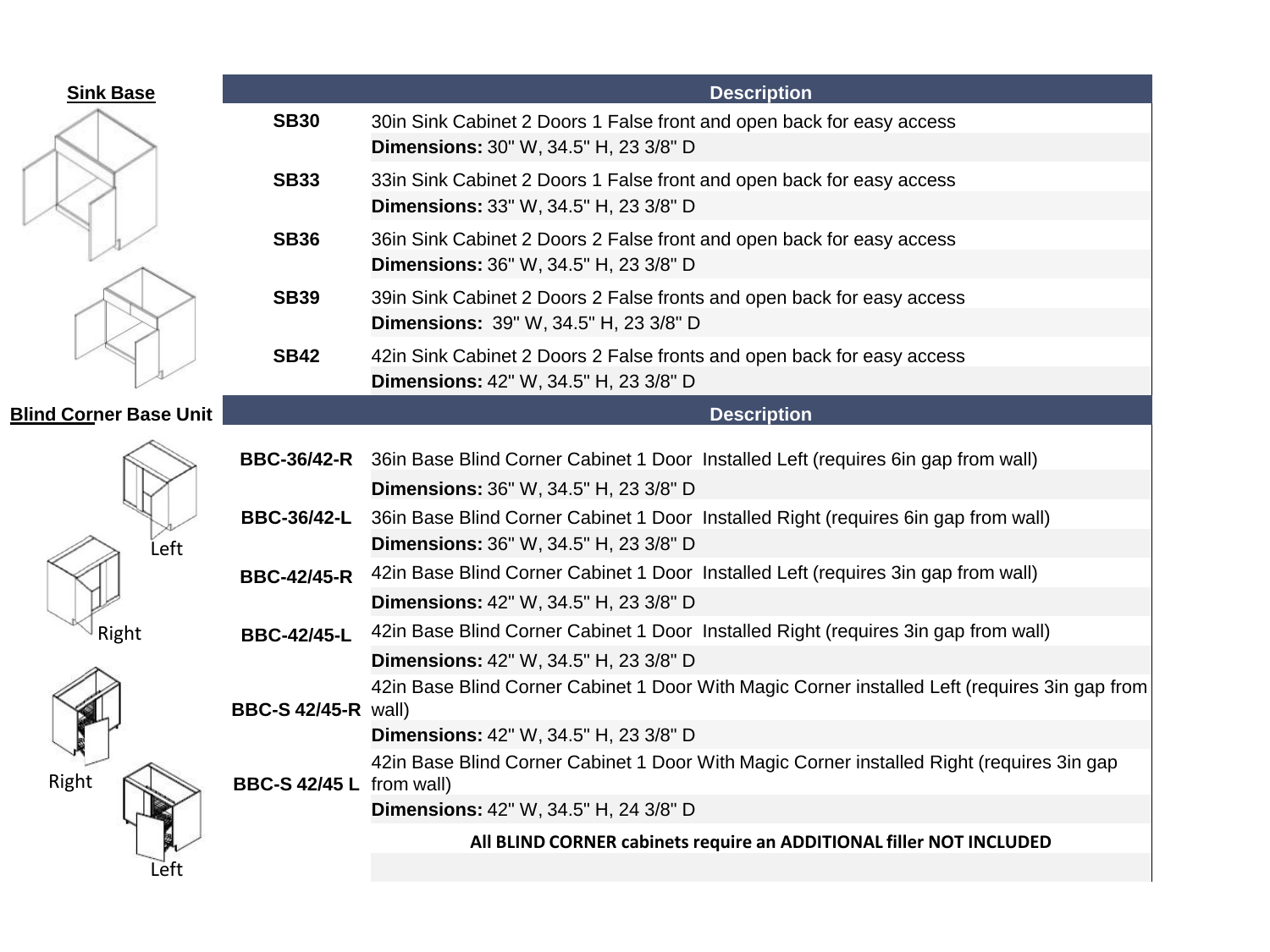| <b>Lazy Susan</b>       |              | <b>Description</b>                                                       |  |
|-------------------------|--------------|--------------------------------------------------------------------------|--|
|                         | <b>BLS33</b> | 33in Base Lazy Susan with 2 Stainless Steel Turning Shelves              |  |
|                         |              | <b>Dimensions:</b> 33" W, 34.5" H, 23 3/8"D                              |  |
|                         | <b>BLS36</b> | 36in Base Lazy Susan with 2 Stainless Steel Turning Shelves              |  |
|                         |              | <b>Dimensions:</b> 36" W, 34.5" H, 23 3/8"D                              |  |
|                         |              |                                                                          |  |
|                         |              | <b>Description</b>                                                       |  |
|                         | <b>TB06</b>  | 6in Base Spice Rack Pull Out                                             |  |
|                         |              | Dimensions: 6" W, 23 3/8" D, 34.5"H                                      |  |
|                         | <b>TB09</b>  |                                                                          |  |
| <b>Base Spice Racks</b> |              | 9in Base Spice Rack Pull Out<br><b>Dimensions: 9"W, 23 3/8"D, 34.5"H</b> |  |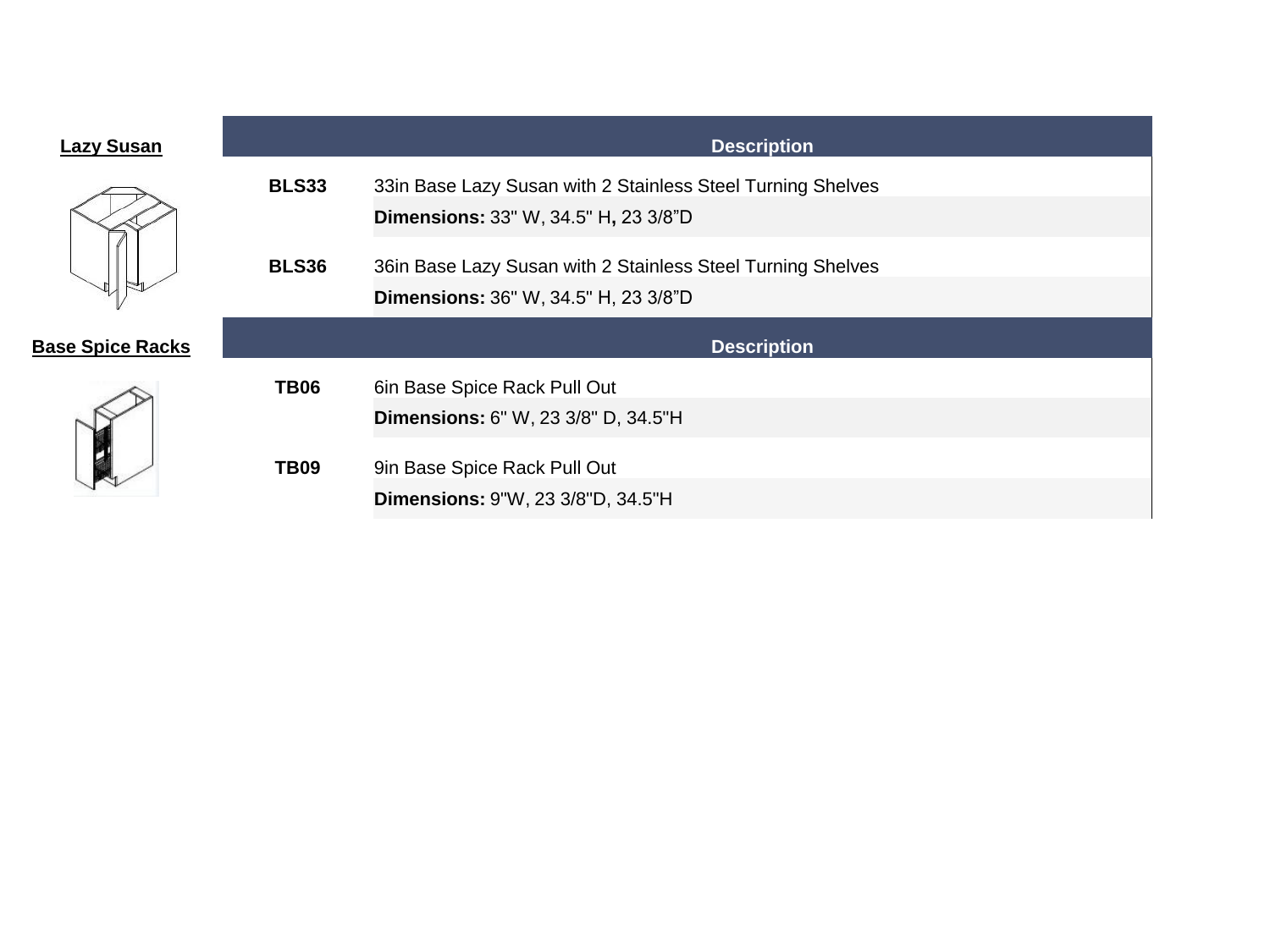## **Wall (Upper) Cabinets**

| 30 in. Wall (upper) Single Door |       | <b>Description</b>                                                                                           |
|---------------------------------|-------|--------------------------------------------------------------------------------------------------------------|
|                                 | W0930 | 9in Wide x 30in High Wall Cabinet 1 Door 2 Adjustable Shelves<br>Dimensions: 9" W, 30" H, 11 1/2" D          |
|                                 | W1230 | 12in Wide x 30in High Wall Cabinet 1 Door 2 Adjustable Shelves<br>Dimensions: 12" W, 30" H, 11 1/2" D        |
|                                 | W1530 | 15in Wide x 30in High Wall Cabinet 1 Door 2 Adjustable Shelves<br><b>Dimensions: 15" W, 30" H, 11 1/2" D</b> |
|                                 | W1830 | 18in Wide x 30in High Wall Cabinet 1 Door 2 Adjustable Shelves<br>Dimensions: 18" W, 30" H, 11 1/2" D        |
|                                 | W2130 | 21in Wide x 30in High Wall Cabinet 1 Door 2 Adjustable Shelves<br>Dimensions: 21" W, 30" H, 11 1/2" D        |
| 30 in. Wall (upper) Double Door |       | <b>Description</b>                                                                                           |
|                                 | W2430 | 24in Wide x 30in High Wall Cabinet 2 Doors 2 Adjustable Shelves<br>Dimensions: 24" W, 30" H, 11 1/2" D       |
|                                 | W2730 | 27in Wide x 30in High Wall Cabinet 2 Doors 2 Adjustable Shelves<br>Dimensions: 27" W, 30" H, 11 1/2" D       |
|                                 | W3030 | 30in Wide x 30in High Wall Cabinet 2 Doors 2 Adjustable Shelves<br>Dimensions: 30" W, 30" H, 11 1/2" D       |
|                                 | W3330 | 33in Wide x 30in High Wall Cabinet 2 Doors 2 Adjustable Shelves<br>Dimensions: 33" W, 30" H, 11 1/2" D       |
|                                 | W3630 | 36in Wide x 30in High Wall Cabinet 2 Doors 2 Adjustable Shelves<br>Dimensions: 36" W, 30" H, 11 1/2" D       |
|                                 | W4230 | 42in Wide x 30in High Wall Cabinet 2 Doors 2 Adjustable Shelves<br>Dimensions: 42" W, 30" H, 11 1/2" D       |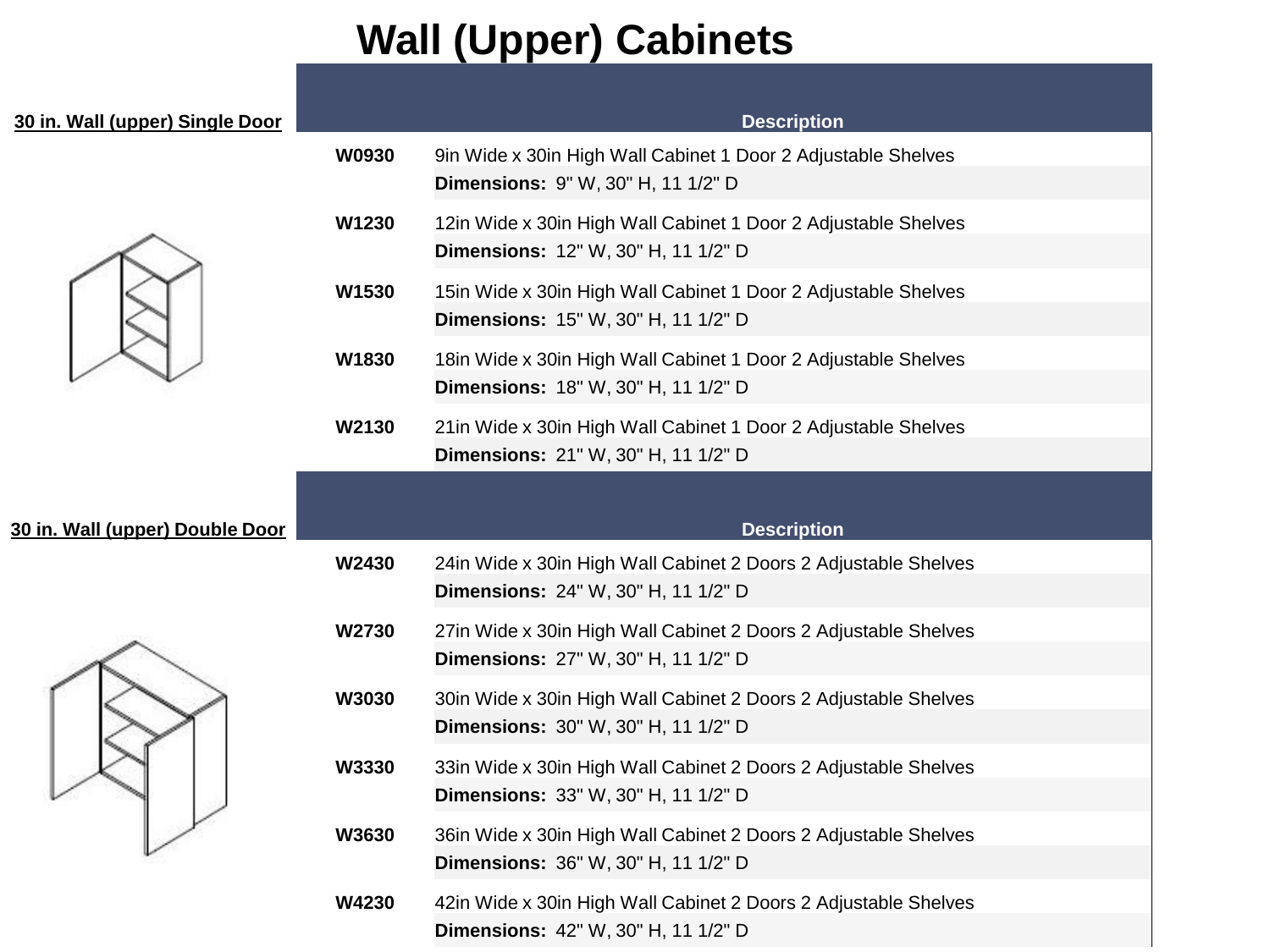| 36 in. Wall (upper) Single Door |       | <b>Description</b>                                                                                     |
|---------------------------------|-------|--------------------------------------------------------------------------------------------------------|
|                                 | W0936 | 9in Wide x 36in High Wall Cabinet 1 Door 2 Adjustable Shelves<br>Dimensions: 9" W, 36" H, 11 1/2" D    |
|                                 | W1236 | 12in Wide x 36in High Wall Cabinet 1 Door 2 Adjustable Shelves<br>Dimensions: 12" W, 36" H, 11 1/2" D  |
|                                 | W1536 | 15in Wide x 36in High Wall Cabinet 1 Door 2 Adjustable Shelves<br>Dimensions: 15" W, 36" H, 11 1/2" D  |
|                                 | W1836 | 18in Wide x 36in High Wall Cabinet 1 Door 2 Adjustable Shelves<br>Dimensions: 18" W, 36" H, 11 1/2" D  |
|                                 | W2136 | 21in Wide x 36in High Wall Cabinet 1 Door 2 Adjustable Shelves<br>Dimensions: 21" W, 36" H, 11 1/2" D  |
| 36 in. Wall (upper) Double Door |       | <b>Description</b>                                                                                     |
|                                 | W2436 | 24in Wide x 36in High Wall Cabinet 2 Doors 2 Adjustable Shelves<br>Dimensions: 24" W, 36" H, 11 1/2" D |
|                                 | W2736 | 27in Wide x 36in High Wall Cabinet 2 Doors 2 Adjustable Shelves<br>Dimensions: 27" W, 36" H, 11 1/2" D |
|                                 | W3036 | 30in Wide x 36in High Wall Cabinet 2 Doors 2 Adjustable Shelves<br>Dimensions: 30" W, 36" H, 11 1/2" D |
|                                 | W3336 | 33in Wide x 36in High Wall Cabinet 2 Doors 2 Adjustable Shelves<br>Dimensions: 33" W, 36" H, 11 1/2" D |
|                                 | W3636 | 36in Wide x 36in High Wall Cabinet 2 Doors 2 Adjustable Shelves<br>Dimensions: 36" W, 36" H, 11 1/2" D |
|                                 | W4236 | 42in Wide x 36in High Wall Cabinet 2 Doors 2 Adjustable Shelves<br>Dimensions: 42" W, 36" H, 11 1/2" D |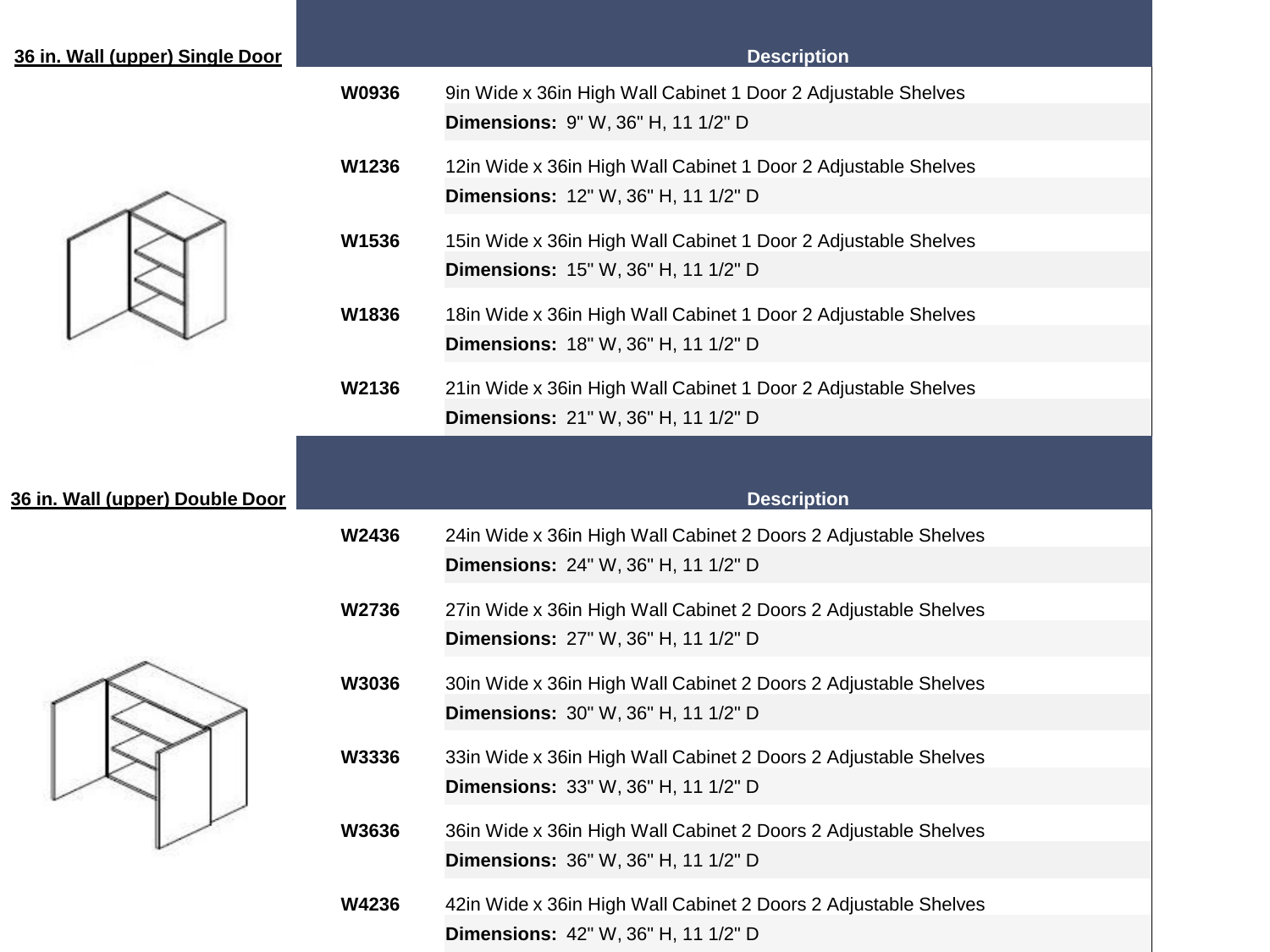| 42 in. Wall (upper) Single Door      |                | <b>Description</b>                                                                                           |
|--------------------------------------|----------------|--------------------------------------------------------------------------------------------------------------|
|                                      | W0942          | 9in Wide x 42in High Wall Cabinet 1 Door 3 Adjustable Shelves<br>Dimensions: 9" W, 42" H, 11 1/2" D          |
|                                      | W1242          | 12in Wide x 42in High Wall Cabinet 1 Door 3 Adjustable Shelves<br>Dimensions: 12" W, 42" H, 11 1/2" D        |
|                                      | W1542          | 15in Wide x 42in High Wall Cabinet 1 Door 3 Adjustable Shelves<br>Dimensions: 15" W, 42" H, 11 1/2" D        |
|                                      | W1842          | 18in Wide x 42in High Wall Cabinet 1 Door 3 Adjustable Shelves<br><b>Dimensions:</b> 18" W, 42" H, 11 1/2" D |
|                                      | W2142          | 21 in Wide x 42 in High Wall Cabinet 1 Door 3 Adjustable Shelves<br>Dimensions: 21" W, 42" H, 11 1/2" D      |
| 42 in. Wall (upper) Double Door      |                | <b>Description</b>                                                                                           |
|                                      | W2442          | 24in Wide x 42in High Wall Cabinet 2 Doors 3 Adjustable Shelves<br>Dimensions: 24" W, 42" H, 11 1/2" D       |
|                                      | W2742          | 27in Wide x 42in High Wall Cabinet 2 Doors 3 Adjustable Shelves<br>Dimensions: 27" W, 42" H, 11 1/2" D       |
|                                      | W3042          | 30in Wide x 42in High Wall Cabinet 2 Doors 3 Adjustable Shelves<br>Dimensions: 30" W, 42" H, 11 1/2" D       |
|                                      | W3342          | 33in Wide x 42in High Wall Cabinet 2 Doors 3 Adjustable Shelves<br>Dimensions: 33" W, 42" H, 11 1/2" D       |
|                                      | W3642          | 36in Wide x 42in High Wall Cabinet 2 Doors 3 Adjustable Shelves<br>Dimensions: 36" W, 42" H, 11 1/2" D       |
| <b>Wall Diagonal Corner Cabinets</b> |                | <b>Description</b>                                                                                           |
|                                      | <b>WDC2430</b> | 24in Wide 30in High Wall Diagonal Corner with 2 Shelves<br><b>Dimensions: 24" W, 30" H, 11 1/2" D</b>        |
|                                      | <b>WDC2436</b> | 24in Wide 36in High Wall Diagonal Corner with 2 Shelves<br>Dimensions: 24" W, 36" H, 11 1/2" D               |
|                                      | <b>WDC2442</b> | 24in Wide 42in High Wall Diagonal Corner with 3 Shelves<br>Dimensions: 24" W, 42" H, 11 1/2" D               |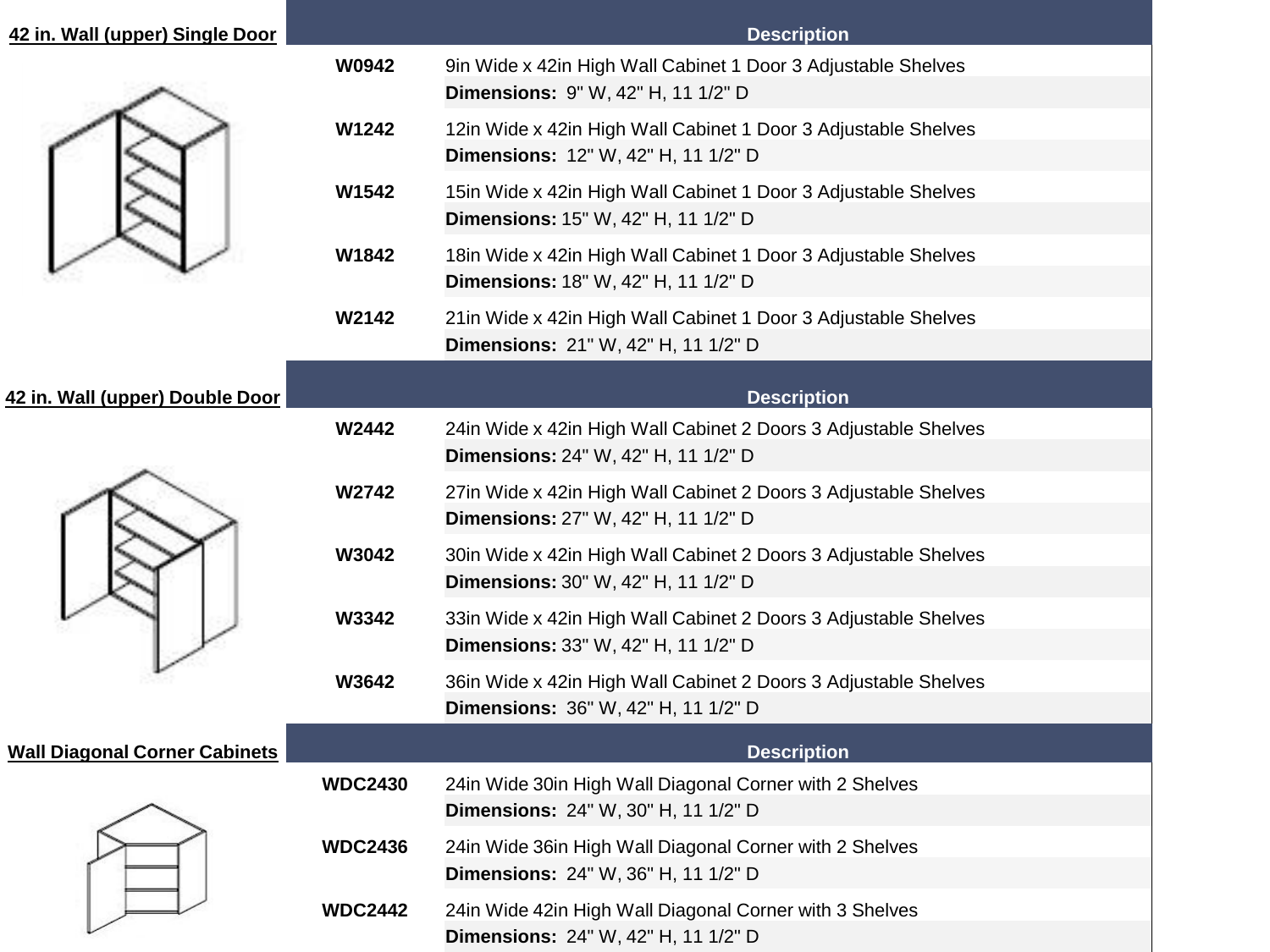## **Wall Blind Corner Cabinets**







| <b>Wall Blind Corner Cabinets</b> |                  | <b>Description</b>                                                                                                                   |
|-----------------------------------|------------------|--------------------------------------------------------------------------------------------------------------------------------------|
|                                   | <b>WBC2730-L</b> | 27in Wall Blind Corner Cabinet with 1 Door Installed Right (requires no gap from wall)<br><b>Dimensions: 27" W, 30" H, 11 1/2" D</b> |
|                                   | <b>WBC2730-R</b> | 27in Wall Blind Corner Cabinet with 1 Door Installed Left (requires no gap from wall)<br><b>Dimensions: 27" W, 30" H, 11 1/2" D</b>  |
| <b>LEFT</b>                       | <b>WBC2736-L</b> | 27in Wall Blind Corner Cabinet with 1 Door Installed Right (requires no gap from wall)<br><b>Dimensions: 27" W, 36" H, 11 1/2" D</b> |
|                                   | <b>WBC2736-R</b> | 27in Wall Blind Corner Cabinet with 1 Door Installed Left (requires no gap from wall)<br><b>Dimensions: 27" W, 36" H, 11 1/2" D</b>  |
|                                   | <b>WBC2742-L</b> | 27in Wall Blind Corner Cabinet with 1 Door Installed Right (requires no gap from wall)<br><b>Dimensions: 27" W, 42" H, 11 1/2" D</b> |
|                                   | <b>WBC2742-R</b> | 27in Wall Blind Corner Cabinet with 1 Door Installed Left (requires no gap from wall)                                                |
| <b>RIGHT</b>                      |                  | <b>Dimensions: 27" W, 42" H, 11 1/2" D</b>                                                                                           |
|                                   |                  | All BLIND CORNER cabinets require an ADDITIONAL filler NOT INCLUDED                                                                  |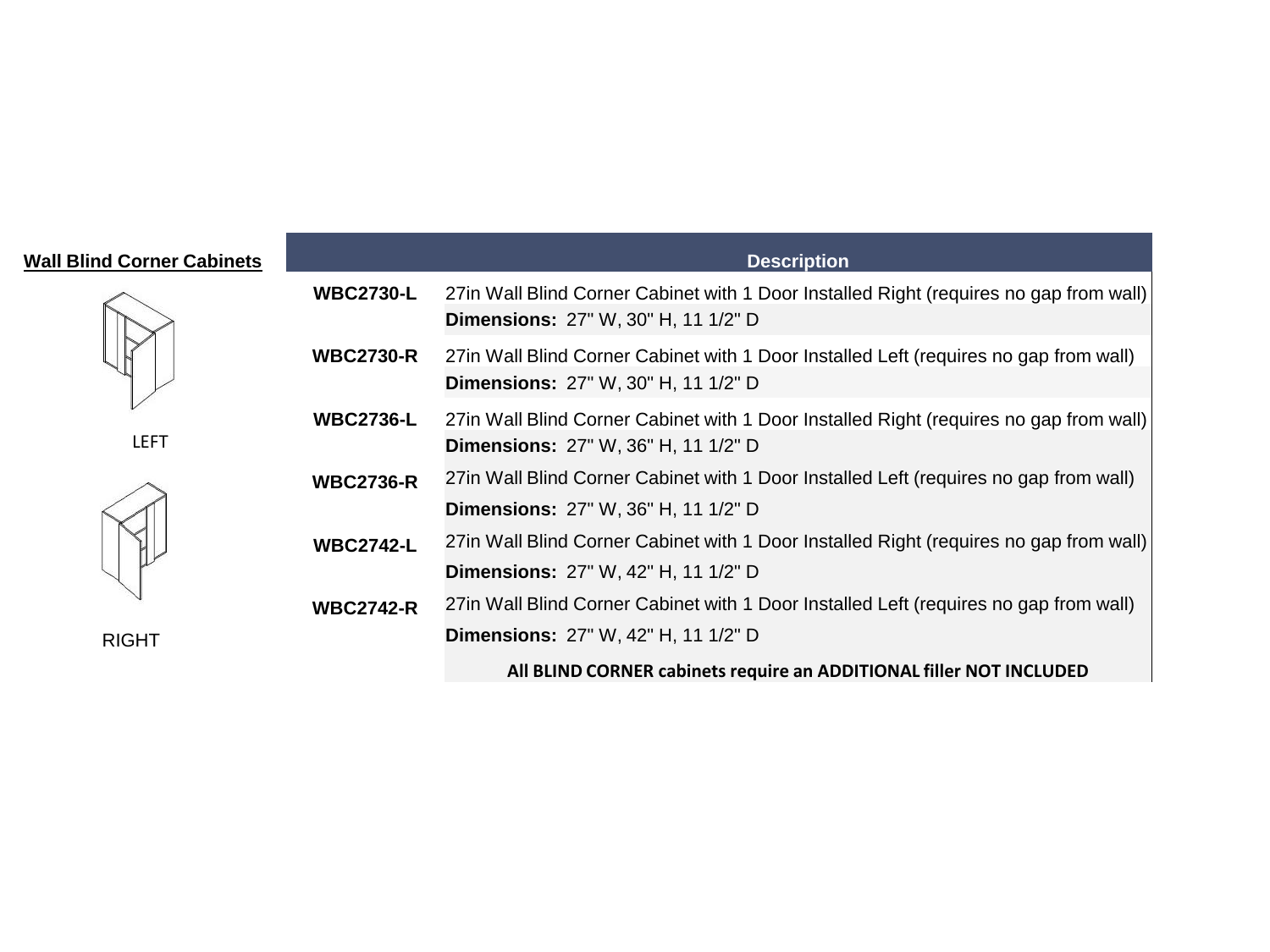## **Double Door Wall Bridge**







|         | <b>Description</b>                                   |
|---------|------------------------------------------------------|
| W3012   | 30in Wide x 12in High Wall Cabinet                   |
|         | <b>Dimensions: 30" W, 12" H, 11 1/2" D</b>           |
| W3015   | 30in Wide x 15in High Wall Cabinet                   |
|         | <b>Dimensions:</b> 30" W, 15" H, 11 1/2" D           |
| W3018   | 30in Wide x 18in High Wall Cabinet                   |
|         | <b>Dimensions: 30" W, 18" H, 11 1/2" D</b>           |
| W3021   | 30in Wide x 21in High Wall Cabinet                   |
|         | Dimensions: 30" W, 21" H, 11 1/2" D                  |
| W3024   | 30in Wide x 24in High Wall Cabinet With 1 Shelf      |
|         | Dimensions: 30" W, 24" H, 11 1/2" D                  |
| W3612   | 36in Wide x 12in High Wall Cabinet                   |
|         | Dimensions: 36" W, 12" H, 11 1/2" D                  |
| W3615   | 36in Wide x 15in High Wall Cabinet                   |
|         | Dimensions: 36" W, 15" H, 11 1/2" D                  |
| W3618   | 36in Wide x 18in High Wall Cabinet                   |
|         | <b>Dimensions: 36" W, 18" H, 11 1/2" D</b>           |
| W3621   | 36in Wide x 21in High Wall Cabinet                   |
|         | <b>Dimensions:</b> 36" W, 21" H, 11 1/2" D           |
| W3624   | 36in Wide x 24in High Wall Cabinet With 1 Shelf      |
|         | <b>Dimensions:</b> 36" W, 24" H, 11 1/2" D           |
| W361224 | 36in Wide x 15in High Deep Wall Cabinet              |
|         | <b>Dimensions:</b> 36" W, 12" H, 23 3/8" D           |
| W361524 | 36in Wide x 15in High Deep Wall Cabinet              |
|         | Dimensions: 36" W, 15" H, 23 3/8" D                  |
| W361824 | 36in Wide x 18in High Deep Wall Cabinet              |
|         | Dimensions: 36" W, 18" H, 23 3/8" D                  |
| W362124 | 36in Wide x 21in High Deep Wall Cabinet              |
|         | Dimensions: 36" W, 21" H, 23 3/8" D                  |
| W362424 | 36in Wide x 24in High Deep Wall Cabinet With 1 Shelf |
|         | Dimensions: 36" W, 24" H, 23 3/8" D                  |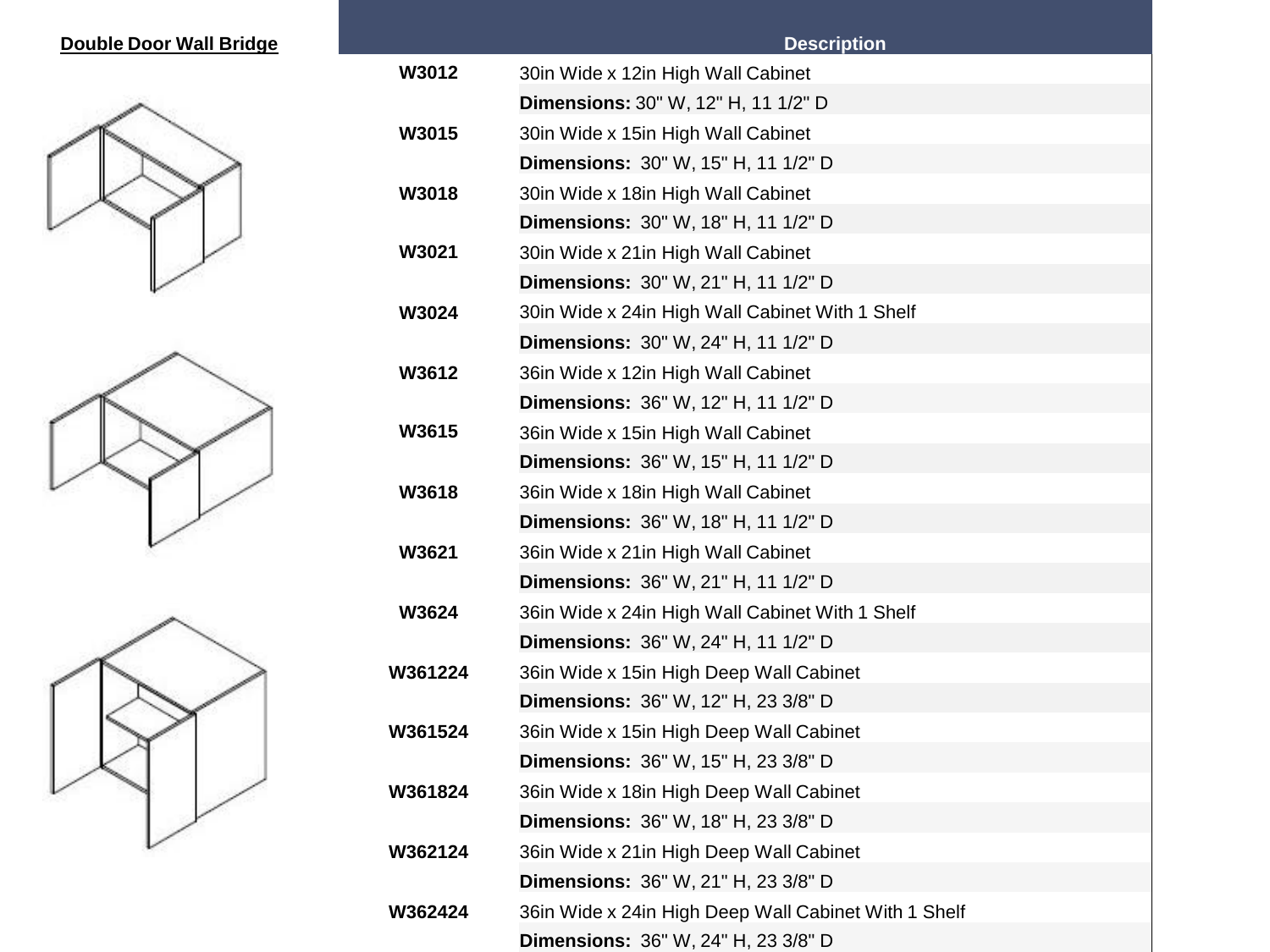| <b>One Door Wall Bridges</b> |                | <b>Description</b>                                            |
|------------------------------|----------------|---------------------------------------------------------------|
|                              | <b>WS-3015</b> | 30in Wide x 15in High Wall Cabinet with Swing-Up Door         |
|                              |                | <b>Dimensions: 30" W, 15 "H, 11 1/2"D</b>                     |
|                              |                | WS-3018 30in Wide x 18in High Wall Cabinet with Swing-Up Door |
|                              |                | <b>Dimensions: 30" W, 18"H, 11 1/2"D</b>                      |
|                              |                | WS-3615 36in Wide x 15in High Wall Cabinet with Swing-Up Door |
| <b>Swing-Up Door</b>         |                | Dimensions: 36" W, 15"H, 11 1/2"D                             |
|                              |                | WS-3618 36in Wide x 18in High Wall Cabinet with Swing-Up Door |
|                              |                | <b>Dimensions: 36" W, 15"H, 11 1/2"D</b>                      |
|                              |                | WL-3015 30in Wide x 15in High Wall Cabinet with Lift-Up Door  |
|                              |                | Dimensions: 30"W, 15"H, 11 1/2"D                              |
|                              |                | WL-3018 30in Wide x 18in High Wall Cabinet with Lift-Up Door  |
|                              |                | <b>Dimensions: 30" W, 18"H, 11 1/2"D</b>                      |
|                              |                | WL-3615 36in Wide x 15in High Wall Cabinet with Lift-Up Door  |
| <b>Lift-Up Door</b>          |                | Dimensions: 36" W, 15"H, 11 1/2"D                             |
|                              |                | WL-3618 36in Wide x 18in High Wall Cabinet with Lift-Up Door  |
|                              |                | <b>Dimensions: 36" W, 18"H, 11 1/2"D</b>                      |
|                              |                |                                                               |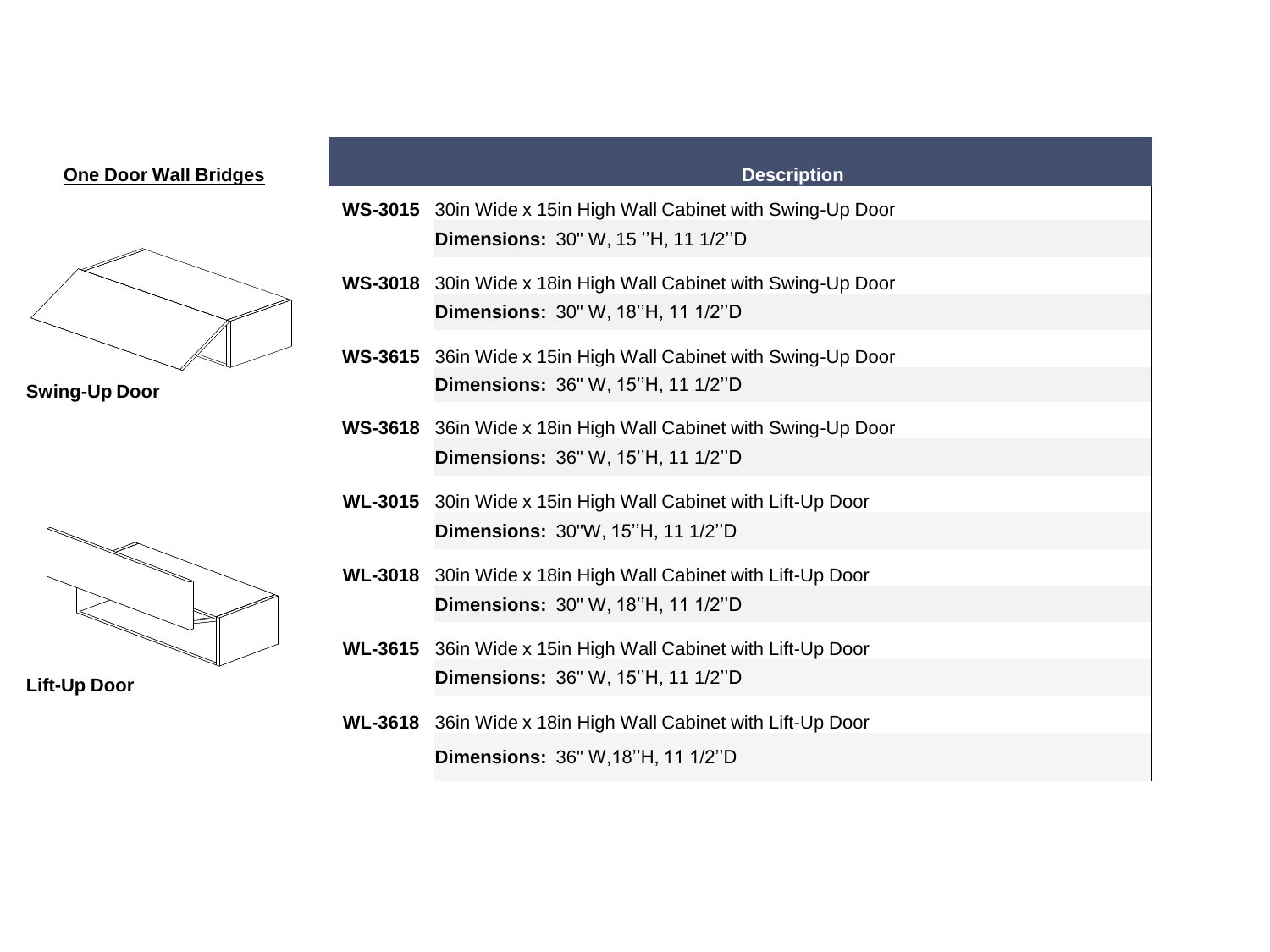## **Pantry Cabinets**

|               | <b>Description</b>                                                                                                                           |
|---------------|----------------------------------------------------------------------------------------------------------------------------------------------|
| <b>PC1884</b> | 18in x 84in High Pantry with 1 Top Door and 1 Center Door with 3 Shelves and 2 Drawers Below<br>Dimensions: 18" W, 84" H, 23 3/8" D          |
| <b>PC1890</b> | 18in x 90in High Pantry with 1 Top Doors and 1 Center Door with 3 Shelves and 2 Drawers Below<br>Dimensions: 18" W, 90" H, 23 3/8" D         |
| <b>PC1895</b> | 18in x 95in High Pantry with 1 Top Doors and 1 Center Door with 3 Shelves and 2 Drawers Below<br>Dimensions: 18" W, 95" H, 23 3/8" D         |
| <b>PC2484</b> | 24in x 84in High Pantry with 2 Top Doors and 2 Center Door with 3 Shelves and 2 Drawers Below<br>Dimensions: 24" W, 84" H, 23 3/8" D         |
| <b>PC2490</b> | 24in x 90in High Pantry with 2 Top Doors and 2 Center Door with 3 Shelves and 2 Drawers Below<br>Dimensions: 24" W, 90" H, 23 3/8" D         |
| <b>PC2495</b> | 24in x 95in High Pantry with 2 Top Doors and 2 Center Door with 3 Shelves and 2 Drawers Below<br>Dimensions: 24" W, 95" H, 23 3/8" D         |
| <b>PC3084</b> | 30in x 84in High Pantry with 2 Top Doors and 2 Center Door with 3 Shelves and 2 Drawers Below<br>Dimensions: 30" W, 84" H, 23 3/8" D         |
| <b>PC3090</b> | 30in x 90in High Pantry with 2 Top Doors and 2 Center Door with 3 Shelves and 2 Drawers Below<br>Dimensions: 30" W, 90" H, 23 3/8" D         |
| <b>PC3095</b> | 30in x 95in High Pantry with 2 Top Doors and 2 Center Door with 3 Shelves and 2 Drawers Below<br>Dimensions: 30" W, 95" H, 23 3/8" D         |
| <b>PC3684</b> | 36in x 84in High Pantry with 2 Top Doors and 2 Center Door with 3 Shelves and 2 Drawers Below<br>Dimensions: 36" W, 84" H, 23 3/8" D         |
| <b>PC3690</b> | 36in x 90in High Pantry with 2 Top Doors and 2 Center Door with 3 Shelves and 2 Drawers Below<br><b>Dimensions: 36" W, 90" H, 23 3 /8" D</b> |
| <b>PC3695</b> | 36in x 95in High Pantry with 2 Top Doors and 2 Center Door with 3 Shelves and 2 Drawers Below<br>Dimensions: 36" W, 95" H, 23 3/8" D         |





**Pantry Cabinets**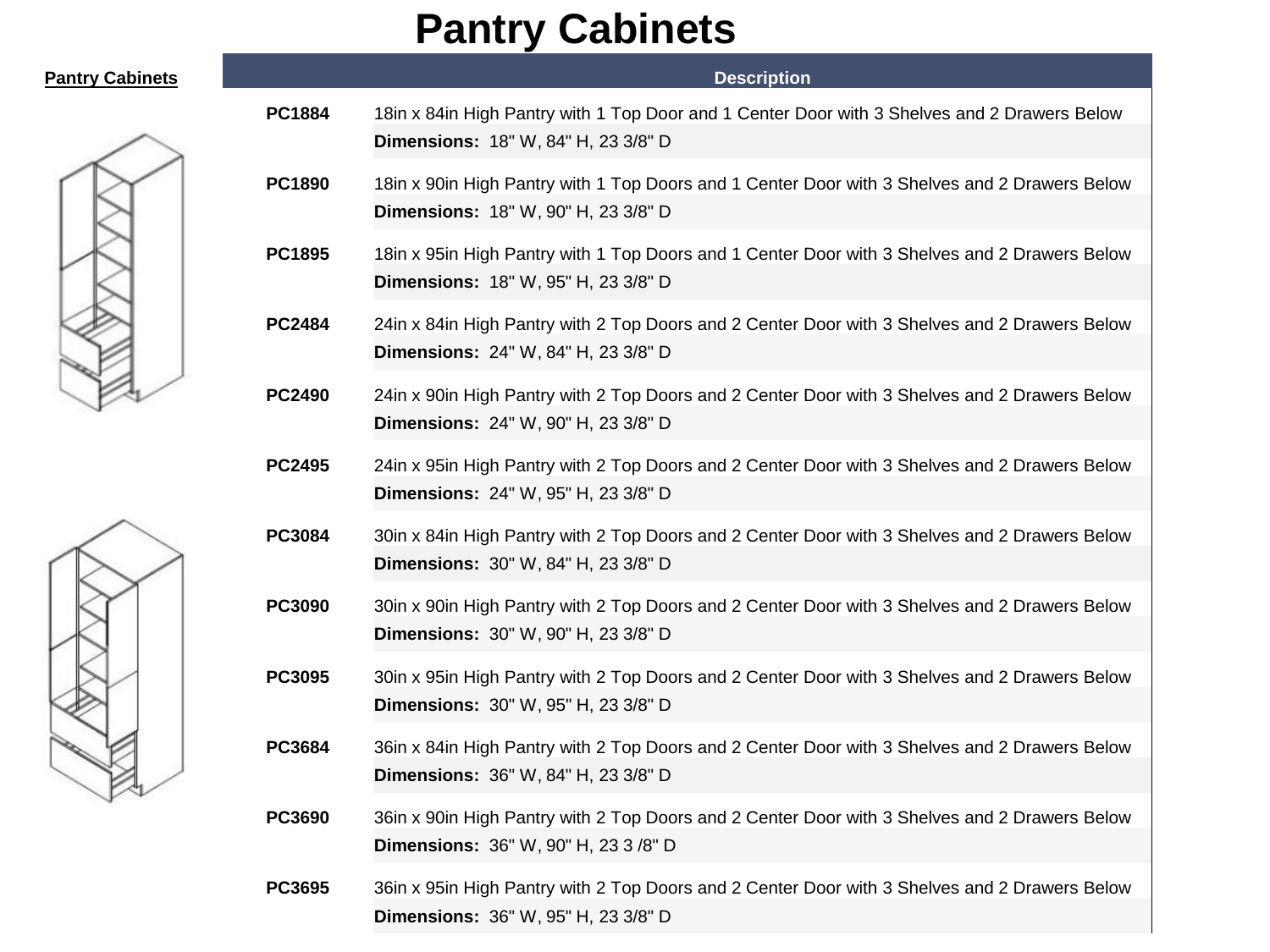## **Pantry Cabinets**

| <b>Pantry Cabinets</b>         |                 | <b>Description</b>                                                                                                     |
|--------------------------------|-----------------|------------------------------------------------------------------------------------------------------------------------|
|                                | <b>PC-P1284</b> | 12in x 84in High Pantry With Soft-Close Pull Out Basket Racks<br>Dimensions: 12" W, 84" H, 23 3 /8" D                  |
|                                | <b>PC-P1290</b> | 12in x 90in High Pantry With Soft-Close Pull Out Basket Racks<br>Dimensions: 12" W, 90" H, 23 3/8" D                   |
|                                | <b>PC-P1295</b> | 12in x 95in High Pantry With Soft-Close Pull Out Basket Racks<br>Dimensions: 12" W, 95" H, 23 3/8" D                   |
| <b>Pull Out Unit</b>           | <b>PC-P1884</b> | 18in x 84in High Pantry With Soft-Close Pull Out Basket Racks<br>Dimensions: 18" W, 84" H, 23 3/8" D                   |
| <b>Tandem Unit</b>             | <b>PC-P1890</b> | 18in x 90in High Pantry With Soft-Close Pull Out Basket Racks<br>Dimensions: 18" W, 90" H, 23 3/8" D                   |
|                                | <b>PC-P1895</b> | 18in x 95in High Pantry With Soft-Close Pull Out Basket Racks<br>Dimensions: 18" W, 95" H, 23 3/8" D                   |
|                                | <b>PC-S1884</b> | 18in x 84in High Pantry With Soft-Close Tandem Organizer and Adjustable Baskets<br>Dimensions: 18" W, 84" H, 23 3/8" D |
|                                | <b>PC-S1890</b> | 18in x 90in High Pantry With Soft-Close Tandem Organizer and Adjustable Baskets<br>Dimensions: 18" W, 90" H, 23 3/8" D |
|                                | <b>PC-S1895</b> | 18in x 95in High Pantry With Soft-Close Tandem Organizer and Adjustable Baskets<br>Dimensions: 18" W, 95" H, 23 3/8" D |
|                                |                 | PC-S1884 ADJ 18in x 84in High Pantry 2 Doors With 5 Adjustable Shelves<br>Dimensions: 18" W, 84" H, 23 3/8" D          |
|                                |                 | PC-S1890 ADJ 18in x 90in High Pantry 2 Doors With 5 Adjustable Shelves<br>Dimensions: 18" W, 90" H, 23 3/8" D          |
| <b>Adjustable Shelves Unit</b> |                 | PC-S1895 ADJ 18in x 95in High Pantry 2 Doors With 5 Adjustable Shelves<br>Dimensions: 18" W, 95" H, 23 3/8" D          |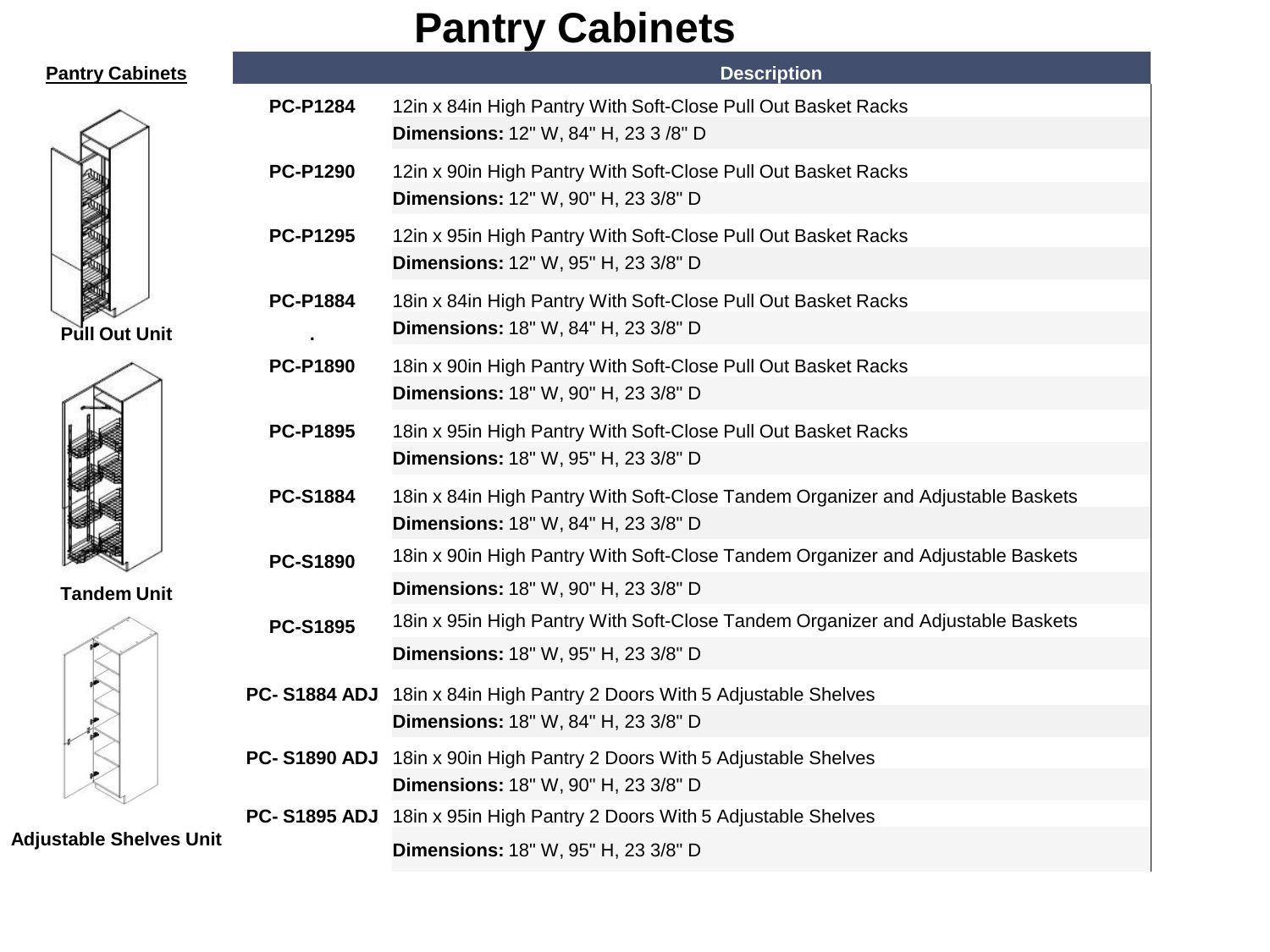## **Oven Cabinets**

| <b>Oven Cabinets</b> | <b>Description</b> |                                                                              |  |  |
|----------------------|--------------------|------------------------------------------------------------------------------|--|--|
|                      | <b>OC-3084S/O</b>  | 30in Wide x 84in Single Oven Cabinet with Doors on Top and 2 Drawers Below   |  |  |
|                      |                    | <b>Dimensions:</b> 30" W, 84" H, 23 3/8" D / opening 37 1/4"H x 28 1/2"W     |  |  |
|                      |                    |                                                                              |  |  |
|                      | <b>OC-3090 S/O</b> | 30in Wide x 90in Single Oven Cabinet with Doors on Top and 2 Drawers Below   |  |  |
|                      |                    | <b>Dimensions:</b> 30" W, 90" H, 23 3/8" D / opening 37 1/4"H x 28 1/2"W     |  |  |
|                      | OC-3095 S/O        | 30 in Wide x 95 in Single Oven Cabinet with Doors on Top and 2 Drawers Below |  |  |
|                      |                    | <b>Dimensions:</b> 30" W, 95" H, 23 3/8" D / opening 37 1/4"H x 28 1/2"W     |  |  |
|                      | OC-3084 D/O        |                                                                              |  |  |
|                      |                    | 30in Wide x 84in Double Open Cabinet with Doors on Top and 1 Drawer Below    |  |  |
|                      |                    | <b>Dimensions:</b> 30" W, 84" H, 23 3/8" D / opening 52 1/4"H x 28 1/2"W     |  |  |
|                      |                    |                                                                              |  |  |
|                      | <b>OC-3090 D/O</b> | 30in Wide x 90in Double Open Cabinet with Doors on Top and 1 Drawer Below    |  |  |
|                      |                    | <b>Dimensions:</b> 30" W, 90" H, 23 3/8" D / opening 52 1/4"H x 28 1/2"W     |  |  |
|                      | OC-3095 D/O        | 30in Wide x 95in Double Oven Cabinet with Doors on Top and 1 Drawer Below    |  |  |
|                      |                    |                                                                              |  |  |
|                      |                    | <b>Dimensions:</b> 30" W, 95" H, 23 3/8" D / opening 52 1/4"H x 28 1/2"W     |  |  |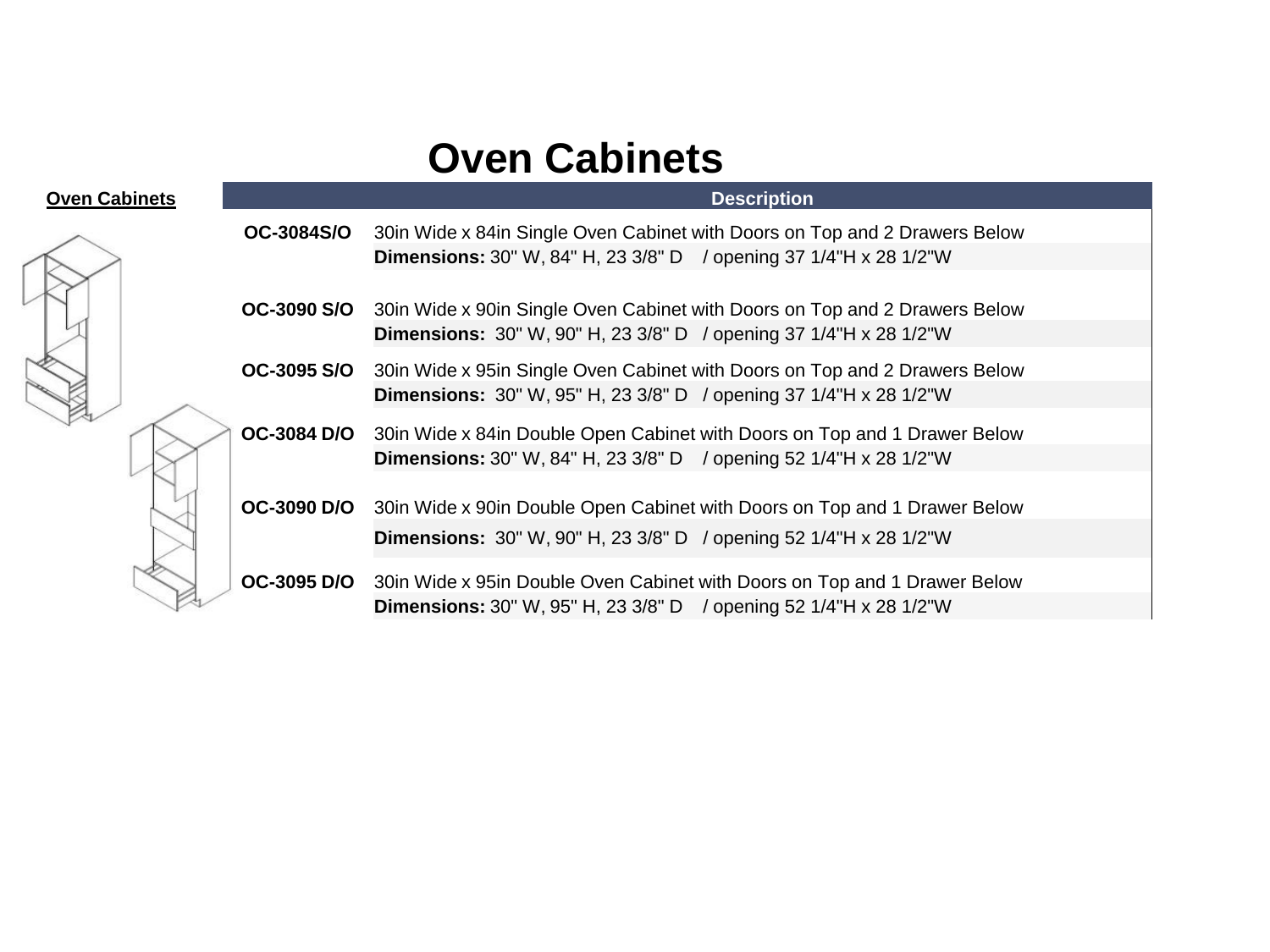## **Accessories**

|                 | <b>Description</b>                                                            |
|-----------------|-------------------------------------------------------------------------------|
| BF <sub>3</sub> | 3in Wide Base Filler                                                          |
|                 | <b>Dimensions:</b> 3" W, 34.5" H, 0.75" D                                     |
| BF <sub>6</sub> | 6in Wide Base Filler                                                          |
|                 | <b>Dimensions:</b> 6" W, 34.5" H, 0.75" D                                     |
| <b>WF330</b>    | 3in Wide x 30in High Wall Filler                                              |
|                 | <b>Dimensions:</b> 3" W, 30" H, 0.75" D                                       |
| <b>WF336</b>    | 3in Wide x 36in High Wall Filler                                              |
|                 | <b>Dimensions:</b> 3" W, 36" H, 0.75" D                                       |
| <b>WF342</b>    | 3in Wide x 42in High Wall Filler                                              |
|                 | <b>Dimensions:</b> 3" W, 42" H, 0.75" D                                       |
| <b>WF396</b>    | 3in Wide x 96in High Tall Filler                                              |
|                 | Dimensions: 3" W, 96" H, 0.75" D                                              |
| <b>WF636</b>    | 6in Wide x 36in High Wall Filler                                              |
|                 | <b>Dimensions:</b> 6" W, 36" H, 0.75" D                                       |
| <b>WF642</b>    | 6in Wide x 42in High Wall Filler                                              |
|                 | <b>Dimensions:</b> 6" W, 42" H, 0.75" D                                       |
| <b>WF696</b>    | 6in Wide x 96in High Tall Filler                                              |
|                 | <b>Dimensions:</b> 6" W, 96" H, 0.75" D                                       |
| SM <sub>8</sub> | 8 ft. Scribe Molding                                                          |
|                 | Dimensions: .96" W, 0.75" H, 0.25" D                                          |
| TK8-AL          | Toe Kick Cover - Aluminum Finish $-4$ 1/2 in High x 96 in Wide                |
|                 | <b>Dimensions:</b> 96" W, 4.5" H, 0.25" D                                     |
| TK8-UF          | Toe Kick Cover - Finished to Match Cabinet Doors - 4 1/2 in High x 96 in Wide |
|                 | <b>Dimensions: 96" W, 4" H, .75" D</b>                                        |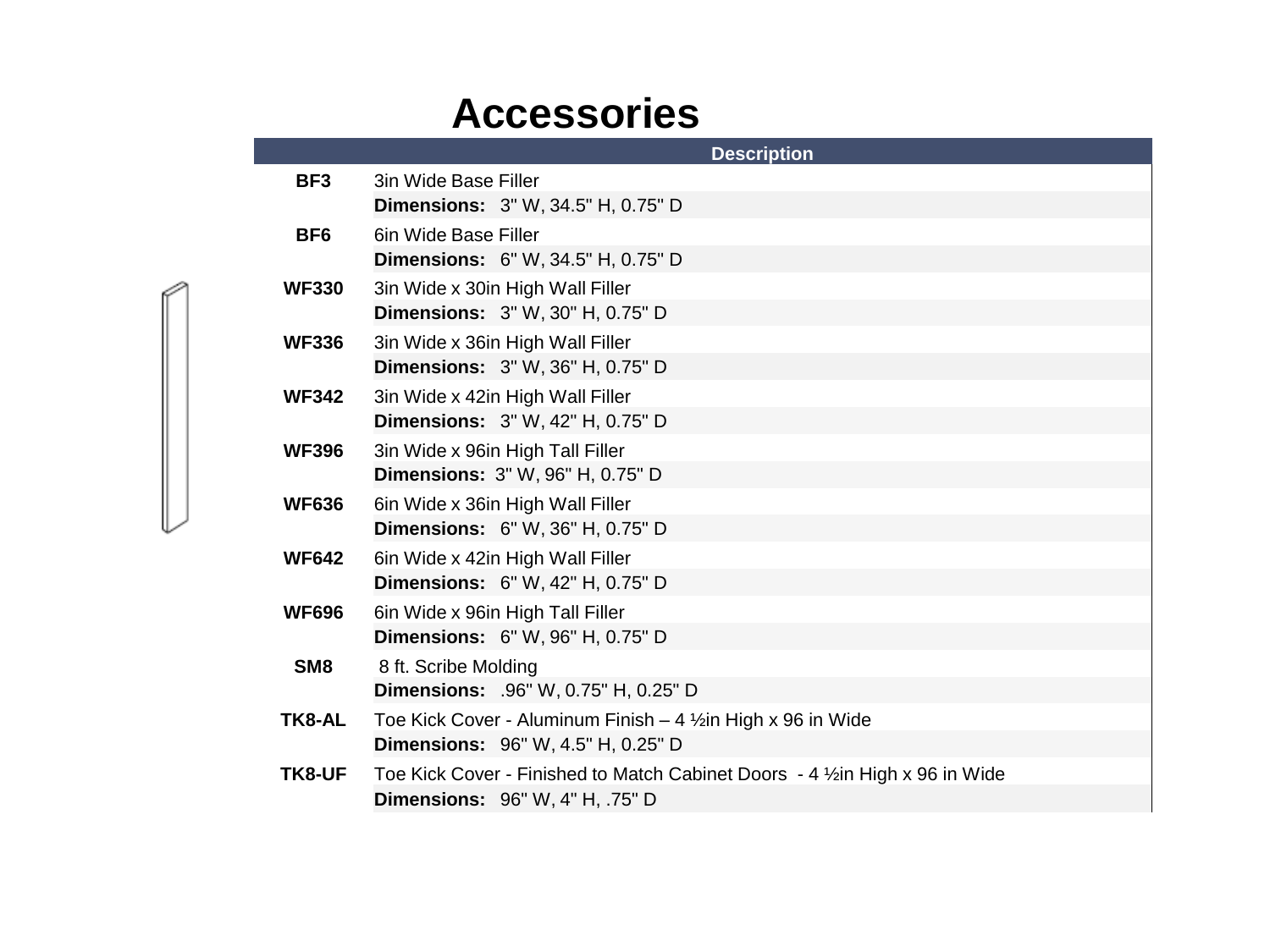| Panels |                 | <b>Description</b>                                                          |
|--------|-----------------|-----------------------------------------------------------------------------|
|        | <b>BDD24</b>    | 23 3/8" in Wide Base End Panel                                              |
|        |                 | <b>Dimensions:</b> 23 3/8" W, 34.50" H, 0.75" D                             |
|        | BDD24e          | 24 1/8 in Wide Base Island End Panel Extended to cover Door or Island Skin  |
|        |                 | <b>Dimensions: 24 1/8" W, 34.50" H, 0.75" D</b>                             |
|        | BDD24i          | 24 7/8 in Wide Base Island End Panel Extended to Cover Door and Island Skin |
|        |                 | Dimensions: 24 7/8" W, 34.50" H, 0.75" D                                    |
|        | <b>PNL2484</b>  | 84in High Pantry End Panel or Refrigerator End Panel                        |
|        |                 | <b>Dimensions: 23 3/8 " W, 84" H, 0.75" D</b>                               |
|        | <b>PNL2484e</b> | 84in High Pantry End Panel or Refrigerator End Panel                        |
|        |                 | <b>Dimensions: 24 1/8 " W, 84" H, 0.75" D</b>                               |
|        | <b>PNL2490</b>  | 90in High Pantry End Panel or Refrigerator End Panel                        |
|        |                 | <b>Dimensions: 23 3/8" W, 90" H, 0.75" D</b>                                |
|        | <b>PNL2490e</b> | 90in High Pantry End Panel or Refrigerator End Panel                        |
|        |                 | Dimensions: 24 1/8" W, 90" H, 0.75" D                                       |
|        | <b>PNL2496</b>  | 96in High Pantry End Panel or Refrigerator End Panel                        |
|        |                 | Dimensions: 23 3/8"W, 96"H, 0.75"D                                          |
|        | <b>PNL2496e</b> | 96in High Pantry End Panel or Refrigerator End Panel                        |
|        |                 | <b>Dimensions: 24 1/8"W, 96"H, 0.75"D</b>                                   |
|        | <b>PNL9634</b>  | 96in Wide Island Panel/Skin                                                 |
|        |                 | Dimensions: 96" W, 34.5" H, 0.75" D                                         |
|        | <b>PNL9640</b>  | 40in High Island Panel/Skin                                                 |
|        |                 | <b>Dimensions:</b> 96" W, 40" H, 0.75" D                                    |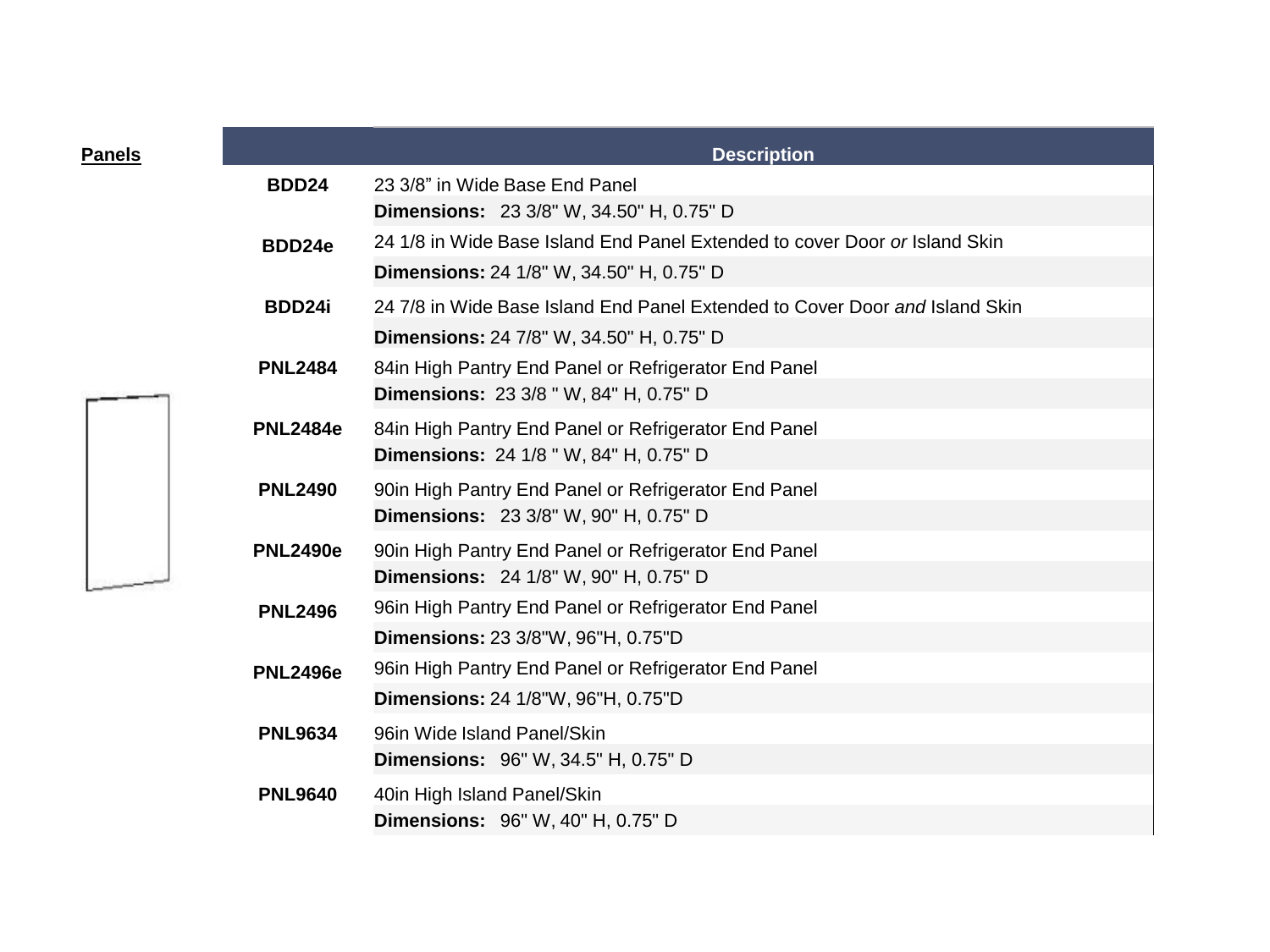| <u>Panels</u> |                 | <b>Description</b>                                                                                   |
|---------------|-----------------|------------------------------------------------------------------------------------------------------|
|               | <b>VBDD</b>     | 34.5in High x 21in Deep Vanity Base End Panel Door<br><b>Dimensions:</b> 21" W, 34.5" H, 0.75" D     |
|               | <b>VBDDe</b>    | 34.5in High x 21in Deep Vanity Base End Panel Door<br><b>Dimensions:</b> 21 3/4" W, 34.5" H, 0.75" D |
|               | <b>WDD1230</b>  | 11 1/2" in. Wide 30 in. High Wall Decorative Door                                                    |
|               |                 | Dimensions: 11 1/2" W, 30" H, 0.75" D                                                                |
|               | <b>WDD1236</b>  | 11 1/2 in. Wide 36 in. High Wall Decorative Door                                                     |
|               |                 | <b>Dimensions:</b> 11 1/2" W, 36" H, 0.75" D                                                         |
|               | <b>WDD1242</b>  | 11 1/2 in. Wide 42 in. High Wall Decorative Door                                                     |
|               |                 | <b>Dimensions: 11 1/2" W, 42" H, 0.75" D</b>                                                         |
|               | <b>WDD1230e</b> | 12 3/8 in. Wide 30 in. High Wall Decorative Door Extended to cover Door                              |
|               |                 | <b>Dimensions:</b> 12 3/8" W, 30" H, 0.75" D                                                         |
|               | <b>WDD1236e</b> | 12 3/8 in. Wide 36 in. High Wall Decorative Door Extended to cover Door                              |
|               |                 | <b>Dimensions:</b> 12 3/8" W, 36" H, 0.75" D                                                         |
|               | <b>WDD1242e</b> | 12 3/8 in. Wide 42 in. High Wall Decorative Door Extended to cover Door                              |
|               |                 | <b>Dimensions:</b> 12 3/8" W, 42" H, 0.75" D                                                         |

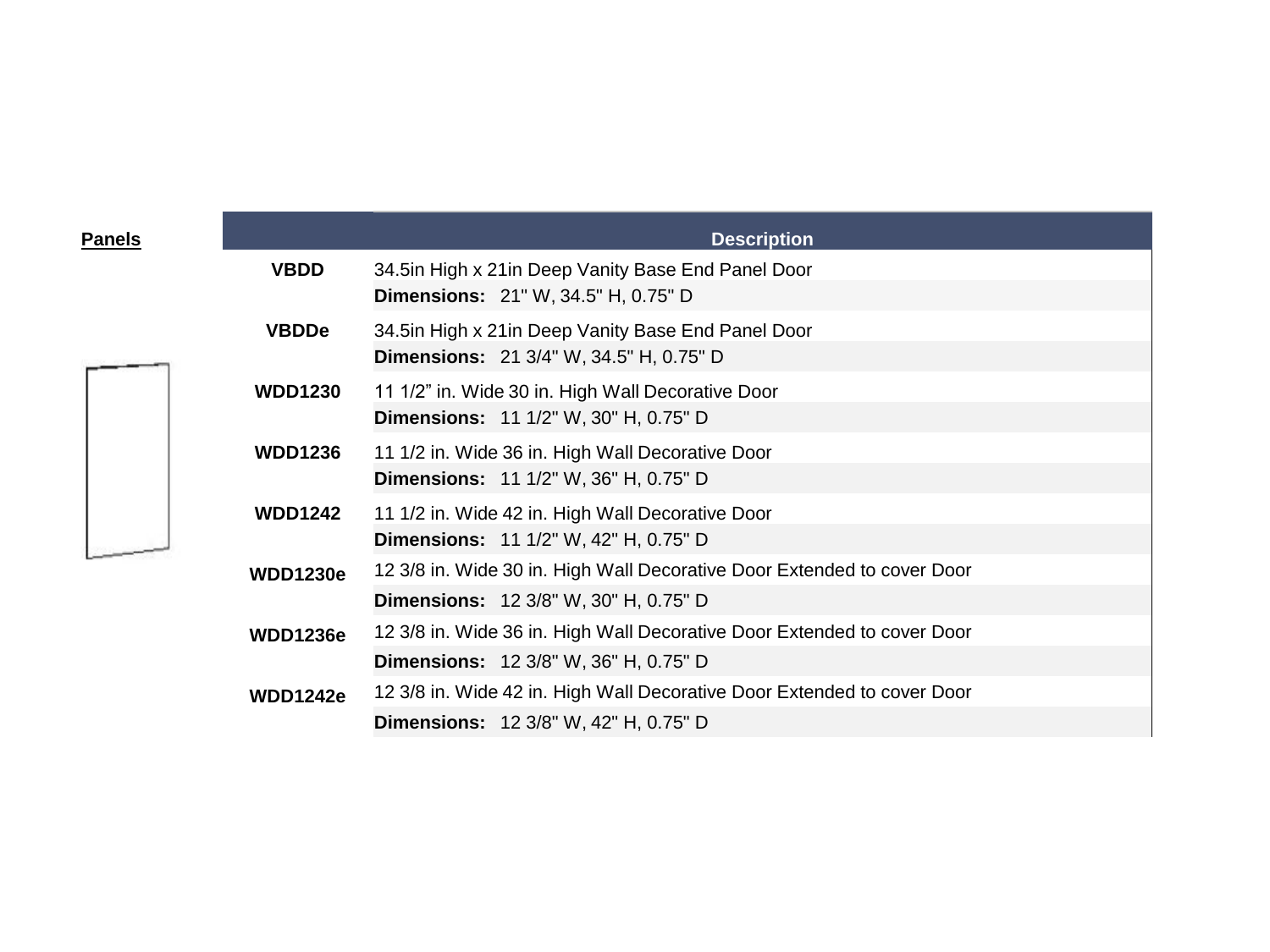| <b>Roll Out Trays</b> |              | <b>Description</b>                                                                                                           |  |  |
|-----------------------|--------------|------------------------------------------------------------------------------------------------------------------------------|--|--|
|                       | <b>ROT18</b> | Roll Out Tray for 18"W Base Cabinet with Metal Box & 3/4" plywood bottom panel<br>Dimensions: 18" W, 3" H, 24" D             |  |  |
|                       | <b>ROT21</b> | Roll Out Tray for 21"W Base Cabinet with Metal Box & 3/4" plywood bottom panel<br>Dimensions: 21" W, 3" H, 24" D             |  |  |
|                       | <b>ROT24</b> | Roll Out Tray for 24"W Base Cabinet with Metal Box & 3/4" plywood bottom panel<br><b>Dimensions: 24" W, 3" H, 24" D</b>      |  |  |
|                       | <b>ROT27</b> | Roll Out Tray for 27"W Base Cabinet with Metal Box & 3/4" plywood bottom panel<br><b>Dimensions: 27" W, 3" H, 24" D</b>      |  |  |
|                       | <b>ROT30</b> | Roll Out Tray for 30"W Base Cabinet with Metal Box & 3/4" plywood bottom panel<br>Dimensions: 30" W, 3" H, 24" D             |  |  |
|                       | <b>ROT33</b> | Roll Out Tray for 30"W Base Cabinet with Metal Box & 3/4" plywood bottom panel<br>Dimensions: 33" W, 3" H, 24" D             |  |  |
|                       | <b>ROT36</b> | Roll Out Tray for 36"W Base Cabinet with Metal Box & 3/4" plywood bottom panel<br><b>Dimensions: 36" W, 3" H, 24" D</b>      |  |  |
|                       | <b>ROT42</b> | Roll Out Tray for 42"W Base Cabinet with Metal Box & 3/4" plywood bottom panel<br>Dimensions: 42" W, 3" H, 24" D             |  |  |
|                       | ROT18-Deep   | Deep Roll Out Tray for 18"W Base Cabinet with Metal Box & 3/4" plywood bottom panel<br><b>Dimensions:</b> 18" W, 6" H, 24" D |  |  |
|                       | ROT21-Deep   | Deep Roll Out Tray for 21"W Base Cabinet with Metal Box & 3/4" plywood bottom panel<br><b>Dimensions: 21" W, 6" H, 24" D</b> |  |  |
|                       | ROT24-Deep   | Deep Roll Out Tray for 24"W Base Cabinet with Metal Box & 3/4" plywood bottom panel<br><b>Dimensions: 24" W, 6" H, 24" D</b> |  |  |
|                       | ROT27-Deep   | Deep Roll Out Tray for 27"W Base Cabinet with Metal Box & 3/4" plywood bottom panel<br>Dimensions: 27" W, 6" H, 24" D        |  |  |
|                       | ROT30-Deep   | Deep Roll Out Tray for 30"W Base Cabinet with Metal Box & 3/4" plywood bottom panel<br><b>Dimensions: 30" W, 6" H, 24" D</b> |  |  |
|                       | ROT33-Deep   | Deep Roll Out Tray for 30"W Base Cabinet with Metal Box & 3/4" plywood bottom panel<br><b>Dimensions: 33" W, 6" H, 24" D</b> |  |  |
|                       | ROT36-Deep   | Deep Roll Out Tray for 36"W Base Cabinet with Metal Box & 3/4" plywood bottom panel<br><b>Dimensions: 36" W, 6" H, 24" D</b> |  |  |
|                       | ROT42-Deep   | Deep Roll Out Tray for 42"W Base Cabinet with Metal Box & 3/4" plywood bottom panel<br><b>Dimensions: 42" W, 6" H, 24" D</b> |  |  |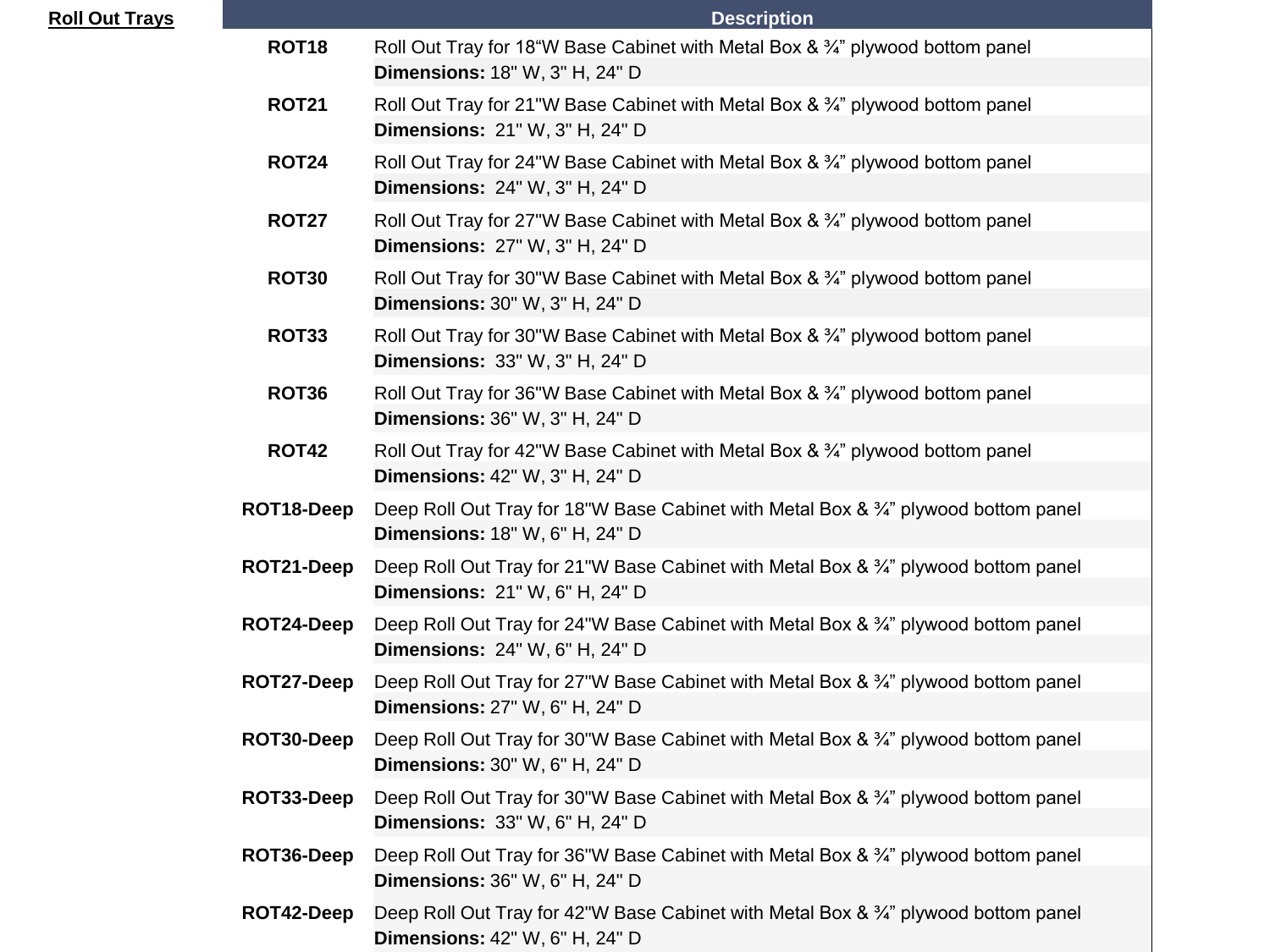| <b>Color Matching Wood Doors</b><br><b>With Frosted Tempered Glass</b> |                   | <b>Description</b>                                                                                                                |
|------------------------------------------------------------------------|-------------------|-----------------------------------------------------------------------------------------------------------------------------------|
|                                                                        | <b>W1530-GD</b>   | 15in Wide x 30in High Wood Door With Frosted Tempered Glass<br>Dimensions: 15" W, 30" H, 0.75" D                                  |
|                                                                        | <b>W1536-GD</b>   | 15in Wide x 36in High Wood Door With Frosted Tempered Glass<br>Dimensions: 15" W, 36" H, 0.75" D                                  |
|                                                                        | <b>W1542-GD</b>   | 15in Wide x 42in High Wood Door With Frosted Tempered Glass<br>Dimensions: 15" W, 42" H, 0.75" D                                  |
|                                                                        | <b>W1830-GD</b>   | 18in Wide x 30in High Wood Door With Frosted Tempered Glass<br><b>Dimensions: 18" W, 30" H, 0.75" D</b>                           |
|                                                                        | W1836-GD          | 18in Wide x 36in High Wood Door With Frosted Tempered Glass<br>Dimensions: 18" W, 36" H, 0.75" D                                  |
|                                                                        | <b>W1842-GD</b>   | 18in Wide x 42in High Wood Door With Frosted Tempered Glass<br>Dimensions: 18" W, 42" H, 0.75" D                                  |
|                                                                        | <b>W2130-GD</b>   | 21in Wide x 30in High Wood Door With Frosted Tempered Glass<br>Dimensions: 21" W, 30" H, 0.75" D                                  |
|                                                                        | <b>W2136-GD</b>   | 21in Wide x 30in High Wood Door With Frosted Tempered Glass<br>Dimensions: 21" W, 36" H, 0.75" D                                  |
|                                                                        | <b>W2142-GD</b>   | 21in Wide x 42in High Wood Door With Frosted Tempered Glass<br>Dimensions: 21" W, 42" H, 0.75" D                                  |
|                                                                        | <b>W2430-GD</b>   | 24in Wide x 30in High Wood Door With Frosted Tempered Glass<br><b>Dimensions:</b> 24" W, 30" H, 0.75" D (price per pair of doors) |
|                                                                        | <b>W2436-GD</b>   | 24in Wide x 36in High Wood Door With Frosted Tempered Glass<br><b>Dimensions:</b> 24" W, 36" H, 0.75" D (price per pair of doors) |
|                                                                        | <b>W2442-GD</b>   | 24in Wide x 42in High Wood Door With Frosted Tempered Glass<br>Dimensions: 24" W, 42" H, 0.75" D (price per pair of doors)        |
|                                                                        | <b>WDC2430-GD</b> | 24in Wide x 30in High Wall Diagonal Molding Glass Door With Frosted Tempered Glass<br>Dimensions: 24" W, 30" H, 0.75" D           |
|                                                                        | <b>WDC2436-GD</b> | 24in Wide x 36in High Wall Diagonal Molding Glass Door With Frosted Tempered Glass<br>Dimensions: 24" W, 36" H, 0.75" D           |
|                                                                        | <b>WDC2442-GD</b> | 24in Wide x 42in High Wall Diagonal Molding Glass Door With Frosted Tempered Glass<br>Dimensions: 24" W, 42" H, 0.75" D           |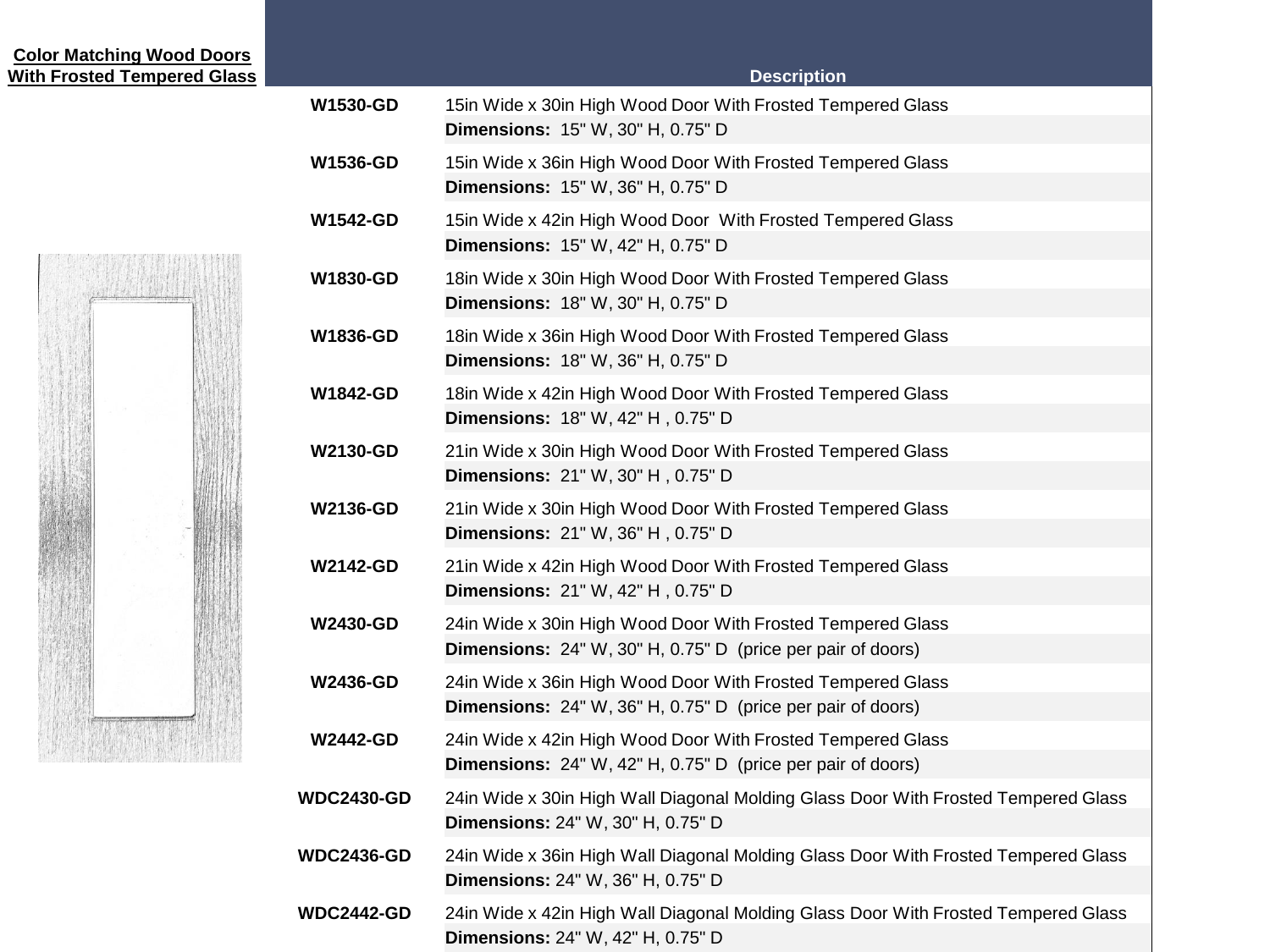## **Color Matching Wood Doors Lift-Up & Swig-Up With**

| <b>Lift-Up &amp; Swig-Up With</b><br><b>Frosted Tempered Glass</b> |                  | <b>Description</b>                                                                                                |
|--------------------------------------------------------------------|------------------|-------------------------------------------------------------------------------------------------------------------|
|                                                                    | <b>WL3015-GD</b> | 21 in Wide x 42 in High Wood Door Lift-up With Frosted Tempered Glass<br><b>Dimensions: 21" W, 42" H, 0.75" D</b> |
|                                                                    | <b>WL3018-GD</b> | 24in Wide x 30in High Wood Door Lift-up With Frosted Tempered Glass<br><b>Dimensions: 24" W, 30" H, 0.75" D</b>   |
|                                                                    | <b>WL3615-GD</b> | 24in Wide x 36in High Wood Door Lift-up With Frosted Tempered Glass<br><b>Dimensions: 24" W, 36" H, 0.75" D</b>   |
|                                                                    | <b>WL3618-GD</b> | 24in Wide x 42in High Wood Door Lift-Up With Frosted Tempered Glass<br><b>Dimensions: 24" W, 42" H, 0.75" D</b>   |
|                                                                    | <b>WS3015-GD</b> | 30in Wide x 15in High Wood Door Swing-Up With Frosted Tempered Glass<br>Dimensions: 30" W, 15" H, 0.75" D         |
|                                                                    | <b>WS3018-GD</b> | 30in Wide x 18in High Wood Door Swing-Up With Frosted Tempered Glass<br><b>Dimensions: 30" W, 18" H, 0.75" D</b>  |
|                                                                    | <b>WS3615-GD</b> | 36in Wide x 15in High Wood Door Swing-Up With Frosted Tempered Glass<br><b>Dimensions: 36" W, 15" H, 0.75" D</b>  |
|                                                                    | <b>WS3618-GD</b> | 36in Wide x 18in High Wood Door Swing-Up With Frosted Tempered Glass<br><b>Dimensions: 36" W, 18" H, 0.75" D</b>  |

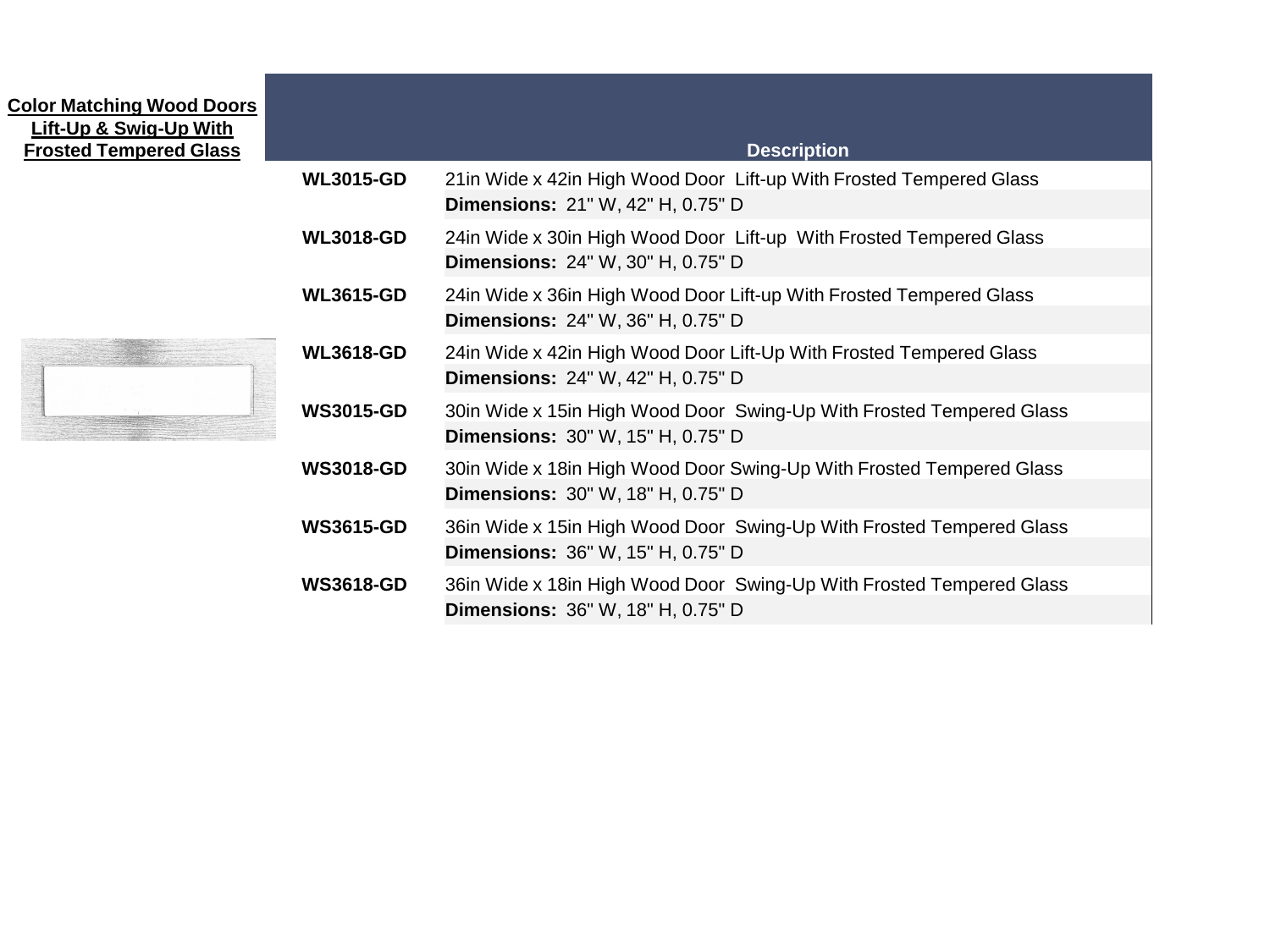| <b>Aluminum Wall Doors With</b><br><b>Frosted Tempered Glass &amp;</b> |                  |                                                                                                                                                                     |
|------------------------------------------------------------------------|------------------|---------------------------------------------------------------------------------------------------------------------------------------------------------------------|
| <b>Handles</b>                                                         |                  | <b>Description</b>                                                                                                                                                  |
|                                                                        | <b>W1530-ALH</b> | 15in Wide x 30in High Aluminum Door With Frosted Tempered Glass and Integrated Handle<br><b>Dimensions: 15" W, 30" H, 0.75" D</b>                                   |
|                                                                        | <b>W1536-ALH</b> | 15in Wide x 36in High Aluminum Door With Frosted Tempered Glass and Integrated Handle<br>Dimensions: 15" W, 36" H, 0.75" D                                          |
|                                                                        | <b>W1542-ALH</b> | 15in Wide x 42in High Aluminum Door With Frosted Tempered Glass and Integrated Handle<br><b>Dimensions: 15" W, 42" H, 0.75" D</b>                                   |
|                                                                        | <b>W1830-ALH</b> | 18in Wide x 30in High Aluminum Door With Frosted Tempered Glass and Integrated Handle<br><b>Dimensions: 18" W, 30" H, 0.75" D</b>                                   |
|                                                                        | <b>W1836-ALH</b> | 18in Wide x 36in High Aluminum Door With Frosted Tempered Glass and Integrated Handle<br>Dimensions: 18" W, 36" H, 0.75" D                                          |
|                                                                        | <b>W1842-ALH</b> | 18in Wide x 42in High Aluminum Door With Frosted Tempered Glass and Integrated Handle<br>Dimensions: 18" W, 42" H, 0.75" D                                          |
|                                                                        | <b>W2130-ALH</b> | 21in Wide x 30in High Aluminum Door With Frosted Tempered Glass and Integrated Handle<br><b>Dimensions: 21" W, 30" H, 0.75" D</b>                                   |
|                                                                        | <b>W2136-ALH</b> | 21in Wide x 30in High Aluminum Door With Frosted Tempered Glass and Integrated Handle<br>Dimensions: 21" W, 36" H, 0.75" D                                          |
|                                                                        | <b>W2142-ALH</b> | 21in Wide x 42in High Aluminum Door With Frosted Tempered Glass and Integrated Handle<br>Dimensions: 21" W, 42" H, 0.75" D                                          |
|                                                                        | <b>W2430-ALH</b> | 24in Wide x 30in High Aluminum Door With Frosted Tempered Glass and Integrated Handle<br><b>Dimensions:</b> 24" W, 30" H, 0.75" D (price per pair of doors)         |
|                                                                        | <b>W2436-ALH</b> | 24in Wide x 36in High Aluminum Door With Frosted Tempered Glass and Integrated Handle<br><b>Dimensions:</b> 24" W, 36" H, 0.75" D (price per pair of doors)         |
|                                                                        | <b>W2442-ALH</b> | 24in Wide x 42in High Aluminum Door With Frosted Tempered Glass and Integrated Handle<br><b>Dimensions:</b> 24" W, 42" H, 0.75" D (price per pair of doors)         |
|                                                                        |                  | 24in Wide x 30in High Wall Diagonal Molding Glass Door With Frosted Tempered Glass and<br><b>WDC2430-ALH</b> Integrated Handle                                      |
|                                                                        |                  | Dimensions: 24" W, 30" H, 0.75" D                                                                                                                                   |
|                                                                        |                  | 24in Wide x 36in High Wall Diagonal Molding Glass Door With Frosted Tempered Glass and<br><b>WDC2436-ALH</b> Integrated Handle                                      |
|                                                                        |                  | Dimensions: 24" W, 36" H, 0.75" D                                                                                                                                   |
|                                                                        |                  | 24in Wide x 42in High Wall Diagonal Molding Glass Door With Frosted Tempered Glass and<br><b>WDC2442-ALH</b> Integrated Handle<br>Dimensions: 24" W, 42" H, 0.75" D |
|                                                                        |                  |                                                                                                                                                                     |

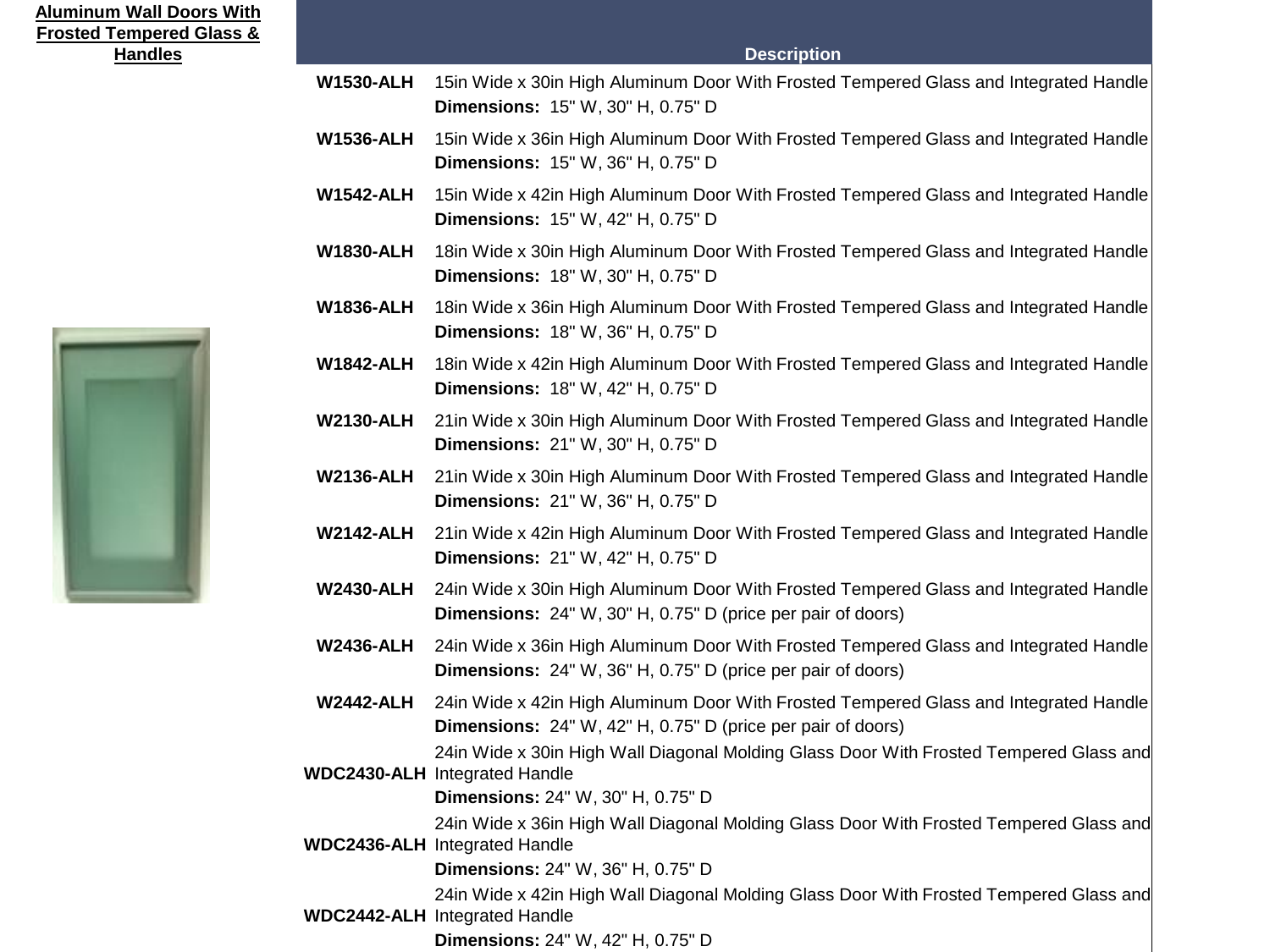| <b>Aluminum Wall Lift-Up &amp;</b><br><b>Swing-Up Doors With Frosted</b><br><b>Tempered Glass &amp; Handle</b> | <b>Description</b>                                                                                                                                   |
|----------------------------------------------------------------------------------------------------------------|------------------------------------------------------------------------------------------------------------------------------------------------------|
|                                                                                                                | WL3015-ALH 30in Wide x 15in High Aluminum Lift-Up Door With Frosted Tempered Glass and Integrated Handle<br><b>Dimensions: 30" W, 15" H, 0.75" D</b> |
| <b>WL3018-ALH</b>                                                                                              | 30in Wide x 18in High Aluminum Lift-Up Door With Frosted Tempered Glass and Integrated Handle<br><b>Dimensions: 30" W, 18" H, 0.75" D</b>            |
| <b>WL3615-ALH</b>                                                                                              | 36in Wide x 15in High Aluminum Lift-Up Door With Frosted Tempered Glass and Integrated Handle<br><b>Dimensions: 36" W, 15" H, 0.75" D</b>            |
| <b>WL3618-ALH</b>                                                                                              | 36in Wide x 18in High Aluminum Lift-Up Door With Frosted Tempered Glass and Integrated Handle<br><b>Dimensions: 36" W, 18" H, 0.75" D</b>            |
| <b>WS3015-ALH</b>                                                                                              | 30in Wide x 15in High Aluminum Swing-Up Door With Frosted Tempered Glass and Integrated Handle<br><b>Dimensions: 30" W, 15" H, 0.75" D</b>           |
| <b>WS3018-ALH</b>                                                                                              | 30in Wide x 18in High Aluminum Swing-Up Door With Frosted Tempered Glass and Integrated Handle<br><b>Dimensions: 30" W, 18" H, 0.75" D</b>           |
| <b>WS3615-ALH</b>                                                                                              | 36in Wide x 15in High Aluminum Swing-Up Door With Frosted Tempered Glass and Integrated Handle<br><b>Dimensions: 36" W, 15" H, 0.75" D</b>           |
| <b>WS3618-ALH</b>                                                                                              | 36in Wide x 18in High Aluminum Swing-Up Door With Frosted Tempered Glass and Integrated Handle<br><b>Dimensions: 36" W, 18" H, 0.75" D</b>           |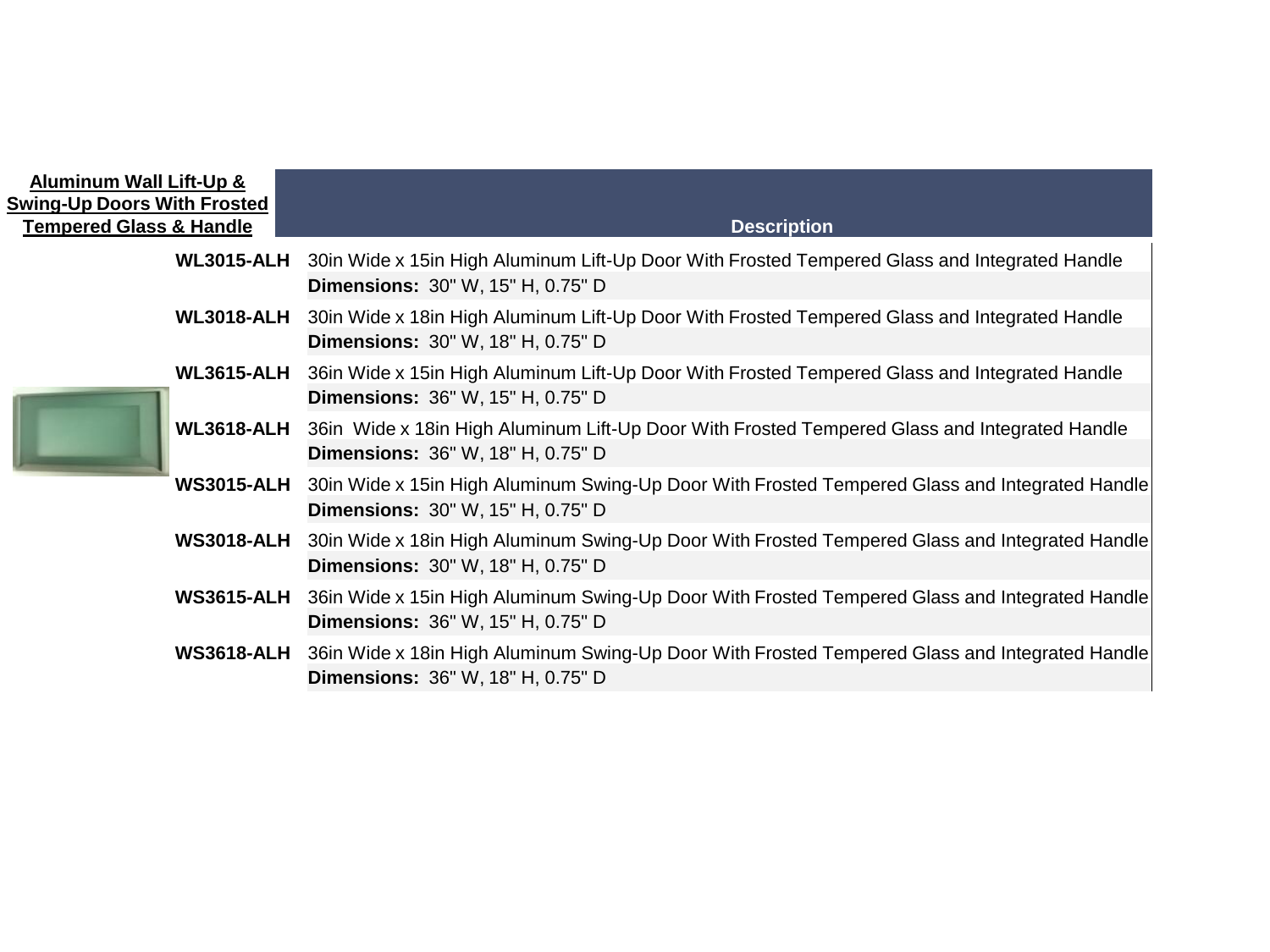## **<u>Vanity Units</u>**











| <b>Vanity Units</b> |                  | <b>Description</b>                                                                                  |
|---------------------|------------------|-----------------------------------------------------------------------------------------------------|
|                     | V2421            | 24in Wide Vanity Sink Base With 2 Doors 1 False Drawer<br><b>Dimensions:</b> 24" W, 34.5" H, 21" D  |
|                     | V3021            | 30 in Wide Vanity Sink Base With 2 Doors 1 False Drawer<br><b>Dimensions:</b> 30" W, 34.5" H, 21" D |
|                     | V3621            | 36in Wide Vanity Sink Base With 2 Doors 1 False Drawer<br><b>Dimensions:</b> 36" W, 34.5" H, 21" D  |
|                     | <b>VDB1221</b>   | 12in Wide Vanity Base With 3 Drawers<br><b>Dimensions:</b> 12" W, 34.5" H, 21" D                    |
|                     | <b>VDB1521</b>   | 15in Wide Vanity Base With 3 Drawers<br>Dimensions: 15" W, 34.5" H, 21" D                           |
|                     | <b>VDB1821</b>   | 18in Wide Vanity Base With 3 Drawers<br>Dimensions: 18" W, 34.5" H, 21" D                           |
| 36"/42"             | <b>VDB2121</b>   | 21in Wide Vanity Base With 3 Drawers<br>Dimensions: 21" W, 34.5" H, 21" D                           |
|                     | <b>VSD3621-L</b> | 36in Wide Vanity Combo With 2 Doors and 2 Left Drawers<br><b>Dimensions: 36" W, 34.5" H, 21" D</b>  |
| 36"/42"             | <b>VSD3621-R</b> | 36in Wide Vanity Combo With 2 Doors and 2 Right Drawers<br>Dimensions: 36" W, 34.5" H, 21" D        |
|                     | <b>VSD4221-L</b> | 42in Wide Vanity Combo With 2 Doors and 2 Left Drawers<br><b>Dimensions:</b> 42" W, 34.5" H, 21" D  |
|                     | <b>VSD4221-R</b> | 42in Wide Vanity Combo With 2 Doors and 2 Right Drawers<br>Dimensions: 42" W, 34.5" H, 21" D        |
| 48"                 | <b>VSD4821</b>   | 48in Wide Vanity Combo With 2 Doors and 4 Drawers (2L-2R)<br>Dimensions: 48" W, 34.5" H, 21" D      |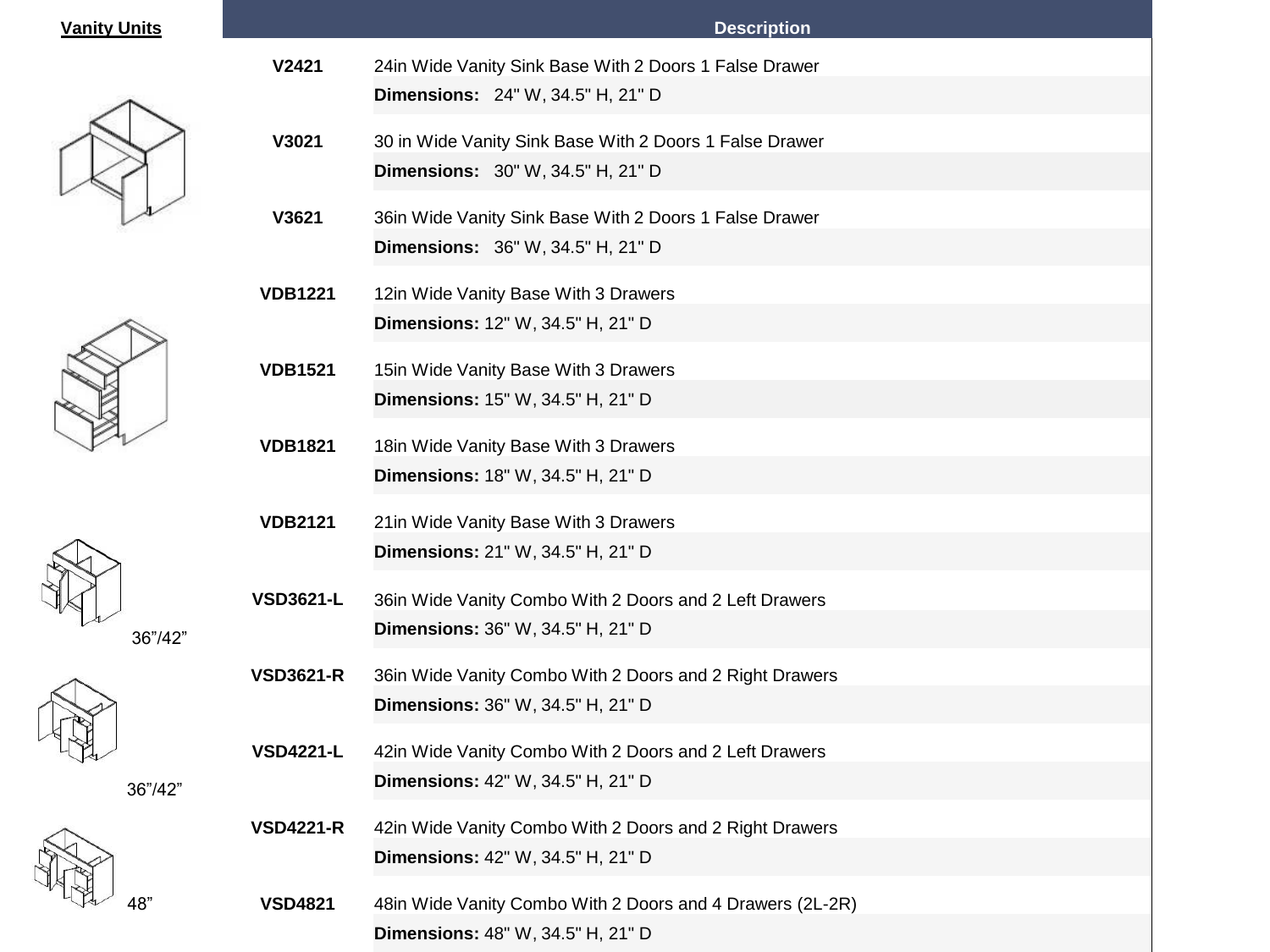| <b>Handles</b> | <b>Description</b> |                                                                                            |  |  |
|----------------|--------------------|--------------------------------------------------------------------------------------------|--|--|
|                | <b>HANDLE-2</b>    | 2in Wide Handle For the Flat Panel Door<br>Dimensions: 2" W, "H, "D                        |  |  |
|                | HANDLE-6           | 6in Wide Handle For 6 Inch Spice Rack<br>Dimensions: 6" W, "H, "D                          |  |  |
|                | <b>HANDLE-9</b>    | 9in Wide Handle For 9 Inch Wide Cabinets<br>Dimensions: 9"W, "H, "D                        |  |  |
|                | HANDLE-12          | 12in Wide Handle For 12 Inch Wide Cabinet<br>Dimensions: 12" W, "H, "D                     |  |  |
|                | HANDLE-13.5        | 13.5in Wide Handle For 27 Inch Wide Cabinet<br><b>Dimensions:</b> 13.5" W, "H, "D          |  |  |
|                | HANDLE-15          | 15 in Wide Handle For 15 Inch Wide Cabinets<br>Dimensions: 15" W, "H, "D                   |  |  |
|                | HANDLE-16.3        | 16.3in Wide Handle For Wall Diagonal Corner Cabinets<br><b>Dimensions: 16.3" W, "H, "D</b> |  |  |
|                | HANDLE-16.5        | 16.5in Wide Handle For 33 Inch Wide Cabinets<br><b>Dimensions:</b> 16.5" W, "H, "D         |  |  |
|                | HANDLE-18          | 18 in Wide Handle For 18 Inch Wide Cabinets<br>Dimensions: 18" W, "H, "D                   |  |  |
|                | <b>HANDLE-19.5</b> | 19.5 in Wide Handle For 39 Inch Wide Cabinets<br><b>Dimensions:</b> 19.5" W, "H, "D        |  |  |
|                | HANDLE-21          | 21in Wide Handle For 21 Inch Wide Cabinets<br>Dimensions: 21" W, "H, "D                    |  |  |
|                | <b>HANDLE-24</b>   | 24in Wide Handle For 24 Inch Wide Cabinets<br><b>Dimensions: 24" W, "H, "D</b>             |  |  |
|                | HANDLE-27          | 27in Wide Handle For 27 Inch Wide Cabinets<br>Dimensions: 27"W, "H, "D                     |  |  |
|                | HANDLE-30          | 30in Wide Handle For 30 Inch Wide Cabinets<br>Dimensions: 30" W, "H, "D                    |  |  |
|                | HANDLE-33          | 33in Wide Handle For B33 Drawer<br>Dimensions: 33" W, "H, "D                               |  |  |
|                | HANDLE-36          | 36 in Wide Handle For 36 Inch Wide Cabinets<br>Dimensions: 36" W, "H, "D                   |  |  |